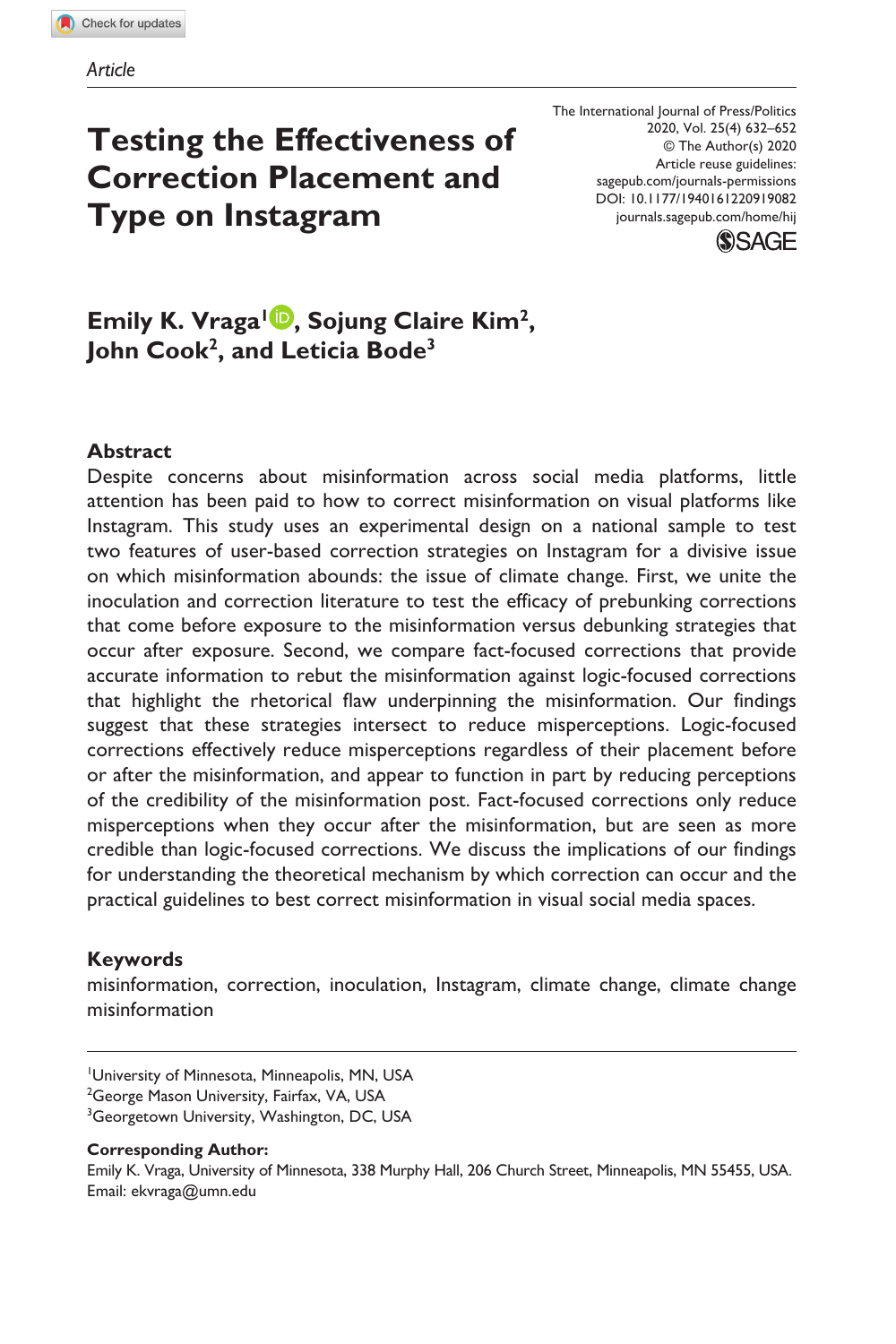"We have only just begun to glimpse the deeper, more kinetic possibilities of an online culture in which text recedes to the background, and sounds and images become the universal language" (Manjoo 2018). The rise of images online is perhaps best exemplified by the concurrent rise of the social media platform Instagram, which launched in late 2010 and quickly rose in popularity, reaching one billion users by 2018—the third most popular social media platform in the United States (Constine 2018; Perrin and Anderson 2019). Despite the importance of platforms such as Instagram for transmitting visual political information to citizens of the world, we know relatively little about them.

Nowhere is this truer than for misinformation research. Social media have been implicated in the prevalence, popularity, and virality of misinformation, with misinformation often outperforming accurate information (Vosoughi et al. 2018). As a result, a wide literature has arisen to investigate ways to respond to misinformation on social media platforms.

The bulk of this research has focused on text-based misinformation and correction strategies, limited to platforms such as Facebook and Twitter (Bode and Vraga 2015; Clayton et al. 2019; Garrett and Poulsen 2019; Smith and Seitz 2019; Vraga and Bode 2018). Visual misinformation may represent a different paradigm, requiring unique strategies to debunk. Visual platforms such as Pinterest and Instagram contain substantial health misinformation (Guidry et al. 2015), but more attention is needed to test methods to correct misinformation in these spaces.

While some methods are situated within platforms—for example, identifying, removing, or demoting content—we focus on what *users* of a platform can do to confront misinformation. We build on *observational correction* (Vraga and Bode 2017), which occurs when seeing misinformation shared by others being debunked on social media reduces misperceptions (beliefs in misinformation) among the audience witnessing the exchange. This study extends this research in several notable ways.

First, we test observational correction in a new space: Instagram. While we use the theoretical grounding provided by observational correction, we make several amendments to account for the unique features of Instagram as a visual platform. Because visual platforms such as Instagram or Tumblr typically involve brief, creative dialogues designed to be humorous or relatable (Vásquez and Creel 2017), our corrections are humorous in nature and incorporate both visual and textual elements.

The first feature we examine is the placement of the message. Theoretically, research has considered *inoculation*, which undermines the premise or content of misinformation before a user sees it, as a separate process from *correction*, which has largely been studied reactively after a user sees misinformation (Bode and Vraga 2015; Cook et al. 2017; McGuire 1961; Nyhan and Reifler 2010). Although some have theorized about these two processes in tandem (Compton 2019), most literature considers inoculation *or* correction in isolation (but see Bolsen and Druckman 2015). In this study, we examine both together to test whether messages that occur *before* or *after* misinformation are more effective in reducing misperceptions. This is both a practical question with real-world implications and one which marries two areas of research that have mainly operated independently to this point.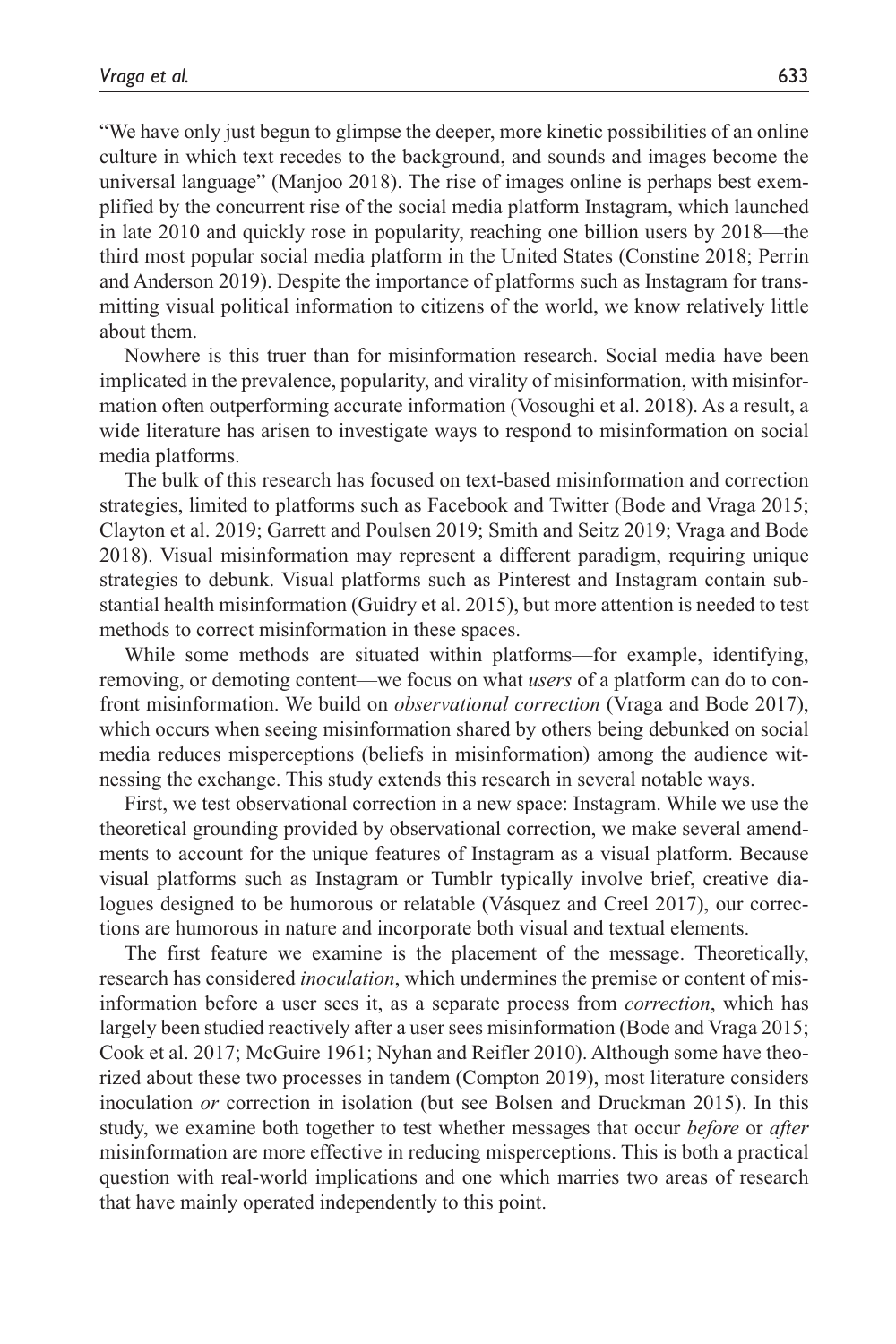We further compare whether the correction prioritizes facts versus logic in the visual content, to determine which is most effective. The correction literature has largely examined factual corrections—responding to misinformation by offering statements of fact (e.g., Lewandowsky et al. 2012), but there is growing recognition of the potential value of logic-focused corrections (Cook et al. 2017; Schmid and Betsch 2019).

Finally, we explore whether correction strategies work through perceptions of the credibility of the misinformation or the correction. Many theoretical traditions place message or source credibility at the heart of persuasive appeals (e.g., the Elaboration Likelihood Model; Petty and Cacioppo 1986), but its importance in the correction literature has largely been limited to reliance on (or testing of) experts as sources of correction (Lewandowsky et al. 2012; but see Guillory and Geraci 2013; Vraga and Bode 2018).

We test these questions in the context of climate change. This topic combines clear scientific consensus on the reality of human-caused climate change (Cook et al. 2016) with high levels of online misinformation on the topic (Boussalis and Coan 2016). A large body of research examines misinformation and correction for this issue (Cook et al. 2017; Lewandowsky et al. 2012; Schmid and Betsch 2019), allowing us to compare to previous scholarship. In addition, climate change is an issue of great political importance and one that lends itself to visual representations. Specifically, we use the myth that carbon dioxide  $(CO<sub>2</sub>)$  emissions are beneficial because they boost plant fertilization, an argument that has formed the core of misinformation campaigns by the fossil fuel industry since the 1990s (Oreskes 2010).

To test these questions, we conducted an experiment in which participants viewed a simulated Instagram search containing posts about climate change. Within the experiment, we contrast four correction strategies that vary on two factors: the *type of appeal* (fact-focused vs. logic-focused) and the *placement* (before vs. after the misinformation message). This approach allows us to examine which strategies are most effective in reducing misperceptions on the issue, as well as test one mechanism by which this process may occur: through the credibility ratings of the misinformation or correction post.

# **Literature Review**

#### *Visual Misinformation and Instagram*

Instagram is important to consider within the media ecosystem of misinformation for several reasons. First, Instagram needs to be studied simply because of its popularity. With over one billion users worldwide as of June 2018 (Constine 2018), Instagram is growing at a faster rate than other platforms. In the American context, Instagram is behind only Facebook and YouTube in its usage, with 37 percent of adults and 75 percent of young adults reporting they use Instagram (Perrin and Anderson 2019).

Despite high use, Instagram has been almost ignored by researchers, especially within the realm of misinformation. Difficulties in capturing and coding visual data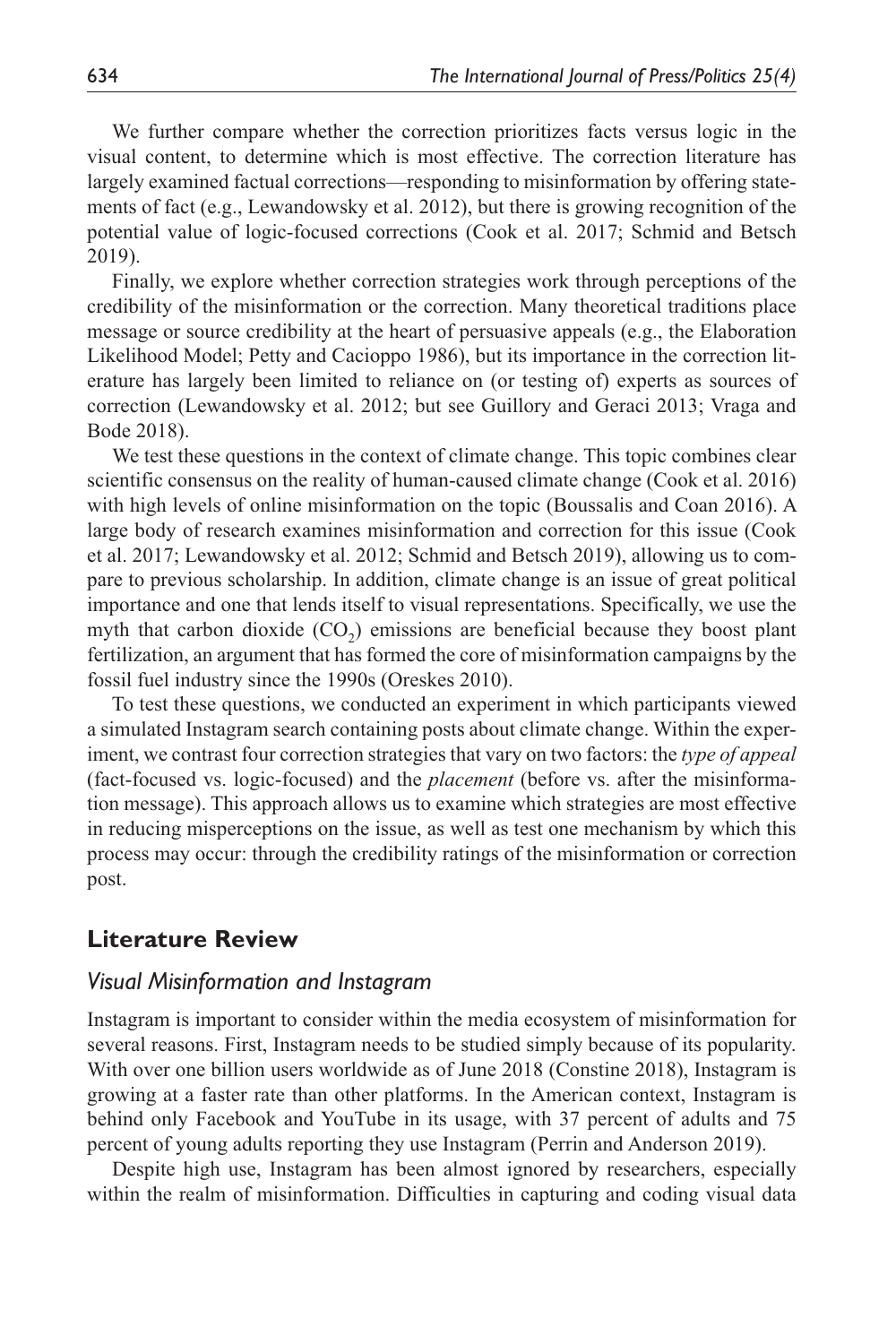have undermined efforts to study visual spaces, although new techniques to automate coding of visual content show promise (Joo and Steinert-Threlkeld 2018). Studies of the visual-based platform, Pinterest, have documented high levels of misinformation (Guidry et al. 2015), and Instagram itself acknowledges that misinformation is a real problem (Rosen et al. 2019) that it is taking active steps to address. When images reinforce textual corrections, they may be particularly powerful in reducing misperceptions and overcoming motivated reasoning (Amazeen et al. 2018; Bolsen et al. 2019a; Garrett et al. 2013), but this has not been studied on Instagram.

The affordances of Instagram as a primarily *visual* social media platform may shape how people receive, process, and accept corrections of misinformation. For example, Instagram may present fewer credibility cues compared to other platforms, which people use to evaluate the veracity of information (Winter and Krämer 2014). Similarly, the emphasis on visual content may also privilege emotional or vivid imagery to capture attention.

One technique that seems especially promising in visual communication efforts is the use of humorous messages. Humor can promote attention to or interest in messages, especially when the topic is dull (Baum 2003; Young 2019), encourage equal or greater learning than news content (Becker and Bode 2018; Xenos and Becker 2009), and reduce misperceptions on a political issue (Young et al. 2018). Humor may also encourage individuals to suspend argument scrutiny or motivated reasoning, which can undermine corrections (e.g., Bolsen and Druckman 2018; Nabi et al. 2007; Nyhan and Reifler 2010). For example, a satirical humorous message was able to reduce vaccine hesitancy especially among those with existing false beliefs on the issue, which the authors attribute to reduced defensive processing (Moyer-Gusé et al. 2018).

Summing all this up, we leverage humor, combining visual and textual elements, to improve the efficacy of our corrections and better fit the affordances of Instagram.

#### *Correction: Before and after*

Two major traditions have been applied to understanding how best to address misinformation, which differ on one key factor—whether the counteractive facts come before or after the misinformation. Inoculation research largely tests preemptive interventions, administered before exposure to misinformation (Banas and Rains 2010; McGuire and Papageorgis 1961), whereas correction research usually tests disputing misinformation *after* exposure to misinformation (e.g., Bode and Vraga 2015; Garrett and Poulsen 2019; Nyhan and Reifler 2010). These two approaches have largely been studied in isolation (but see Bolsen and Druckman 2015), limiting the ability to compare their effectiveness as a strategy. In this paper, we refer to corrections that precede misinformation (also referred to in the literature as inoculation or preemptive refutation) as *prebunking* and corrections that follow the misinformation as *debunking* (also known as correction or reactive refutation).<sup>1</sup>

Theoretically, inoculation combines two features: (1) forewarning individuals about the potential of seeing a persuasive message and (2) providing them a weakened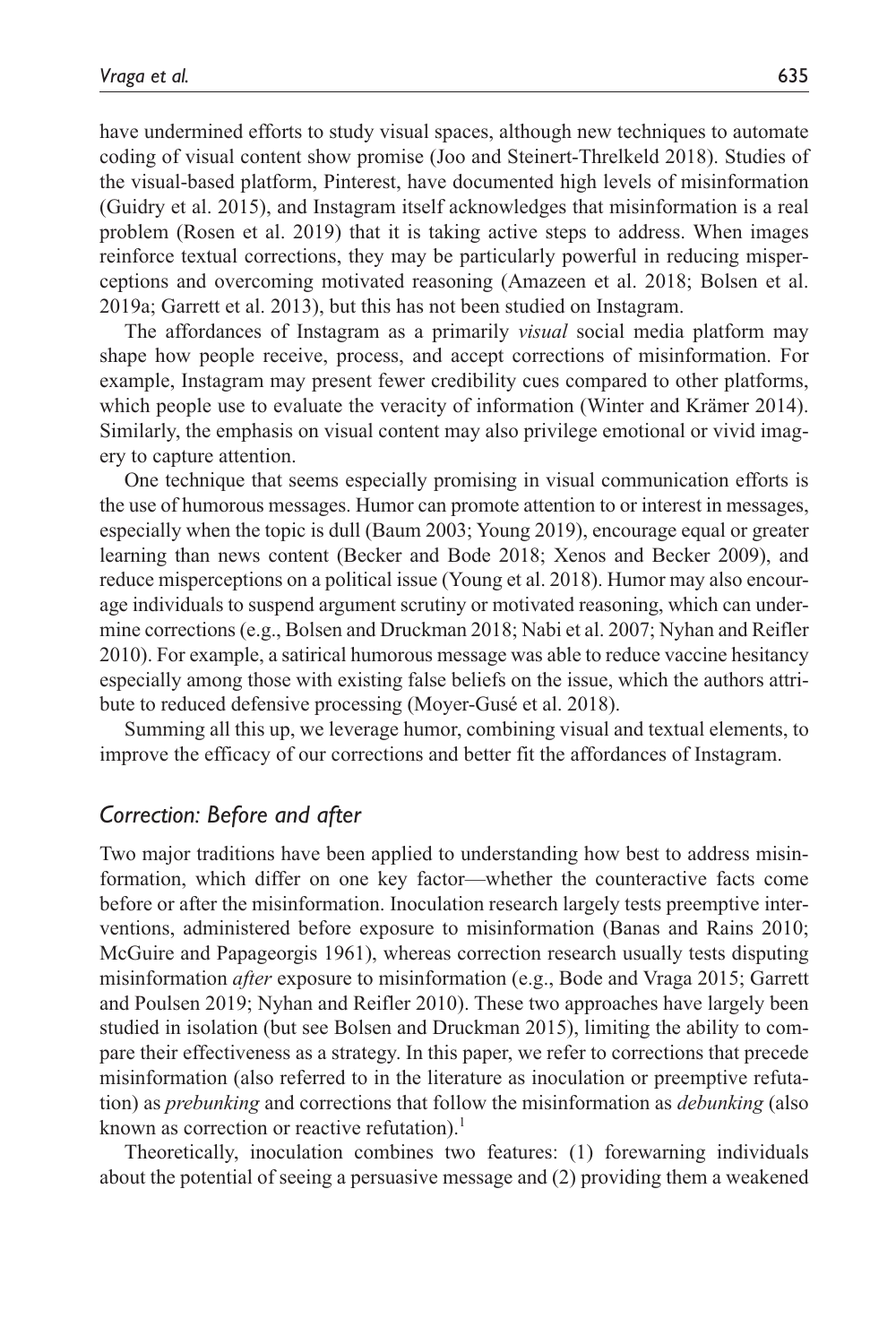version of the persuasive message and the means to counterargue that message (Banas and Rains 2010; Compton 2019; McGuire 1961; McGuire and Papageorgis 1961).

While this theory was developed with regard to persuasive messages broadly, recent attention has turned to its application to the study of misinformation. Studies in this domain using the inoculation framework *first* show a warning regarding the prevalence of misinformation or a technique used to mislead audiences, $2$  and then expose users to misinformation (Cook et al. 2017; van der Linden et al. 2017). These studies show that misperceptions from the misinformation are typically reduced by these preemptive corrections.

Studies using the *correction* framework, including studies of observational correction on social media, tend to show factual corrective information *after* exposure to misinformation (Bode and Vraga 2015; Garrett et al. 2013; Nyhan and Reifler 2010; Smith and Seitz 2019; Vraga and Bode 2018). A meta-analysis of debunking studies finds corrections reduce but do not entirely mitigate misperceptions generated by misinformation (Walter and Tukachinsky 2020).

The existing literature is limited in two main ways. First, as a general rule, debunking strategies have largely focused on facts (but see Vraga et al. 2019), whereas prebunking efforts may focus either on facts or on rhetoric (or politicization, or something else). As a consequence, it is difficult to compare across relevant literature only on the dimension of placement of correction because placement and type of appeal are often conflated.

Second, prebunking and debunking have almost exclusively been studied separately. A meta-analysis of correction strategies has suggested that rebuttals (which we term debunkings) were stronger than forewarnings (which we call prebunkings; Walter and Murphy 2018), but are based largely on research that does not directly compare prebunking and debunking corrections as we do here. Two notable exceptions compare placement directly. Bolsen and Druckman (2015) found prebunking messages were more effective than debunking messages in generating support for controversial science, whereas Bolsen and Druckman (2018) found neither prebunking nor debunking messages counteracted politicized messages. Our study builds on existing work in two ways. First, we examine how placement of the message *intersects* with whether the correction focuses on facts versus logic in its appeal. Second, we explore credibility assessments as a possible mechanism for why correction strategies are effective in reducing misperceptions.

## *Factual versus Rhetorical Strategies for Responding to Misinformation*

Most research into refutation of misinformation, whether preemptive or reactive, has focused on fact-focused interventions—countering misinformation by providing recipients with accurate information (e.g., Amazeen et al. 2018; Bode and Vraga 2015; Garrett et al. 2013; Nyhan and Reifler 2010; Vraga and Bode 2017). While factfocused interventions are often successful, there is growing interest in the efficacy of logic-focused interventions (e.g., Compton 2005, 2019; Schmid and Betsch 2019).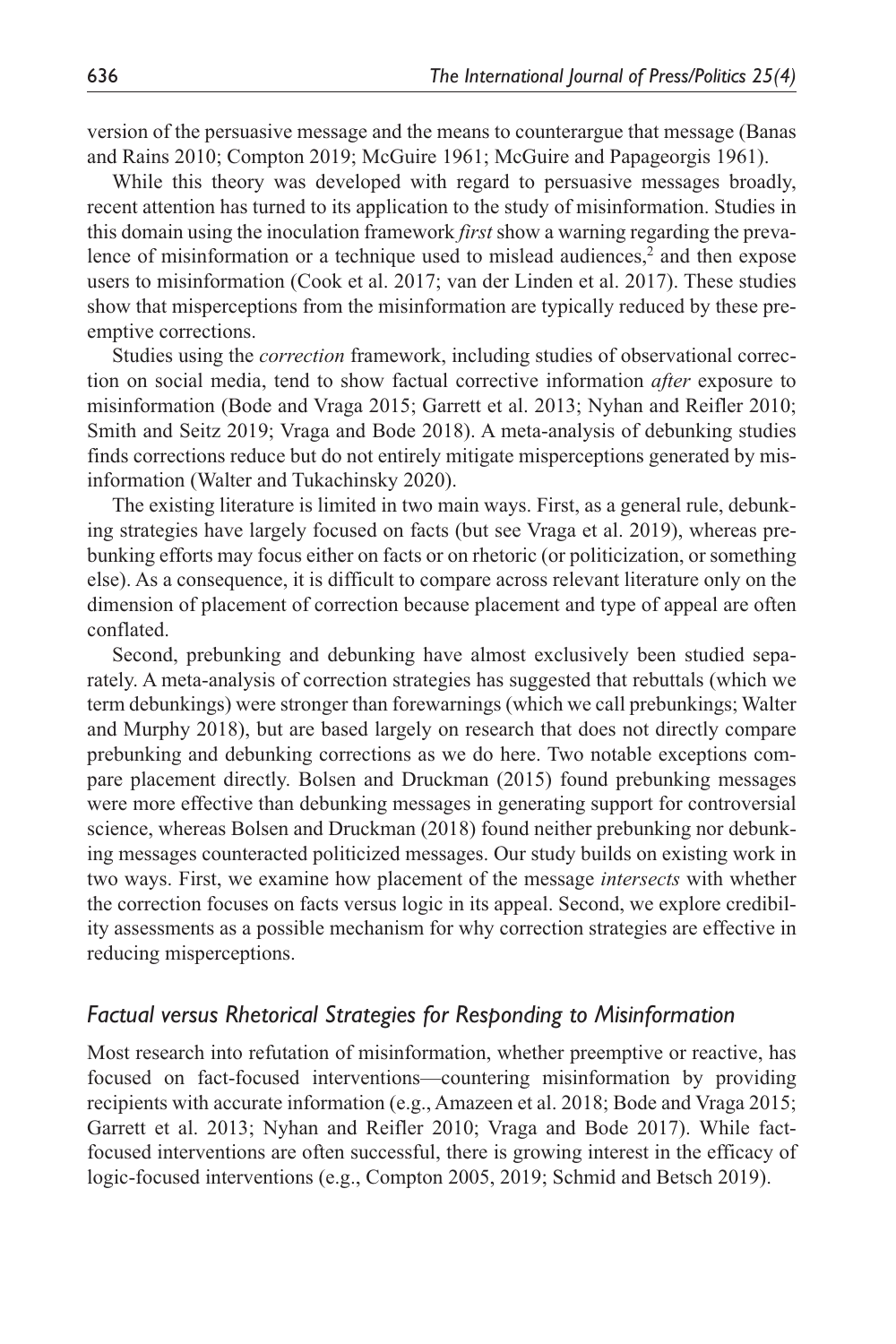Logic-focused correction strategies can take various forms, with the most common form being explanation of rhetorical techniques that can be used to mislead audiences, such as citing fake experts, oversimplification, and cherry-picking (Cook et al. 2018). Previous studies on climate change have found logic-focused corrections describing fake experts (Cook et al. 2017; van der Linden et al. 2017) and cherry-picking (Schmid and Betsch 2019) successfully reduced misperceptions. While logic-focused corrections sometimes employ facts as part of their response, these facts are used as scaffolding to point out the misleading techniques in the argument rather than the primary emphasis of the rebuttal.

In this study, we use parallel argumentation—the practice of transplanting the logic of a misleading argument into an analogous situation to communicate the flawed logic with concrete examples (Juthe 2009)—to convey the logic-focused correction. This general strategy has been used to neutralize antivaccination misinformation using a correlation implies causation logical flaw, but not for the issue of climate change, nor for the jumping-to-conclusions fallacy (Vraga et al. 2019).

In the only direct test of fact-focused versus logic-focused corrections, Schmid and Betsch (2019) found that both were effective in countering misinformation. However, as logic-focused corrections can generalize across many scientific topics, they offer an attractive means of efficiently countering a wide range of denialist arguments. While logic-focused corrections show promise, more research is needed to explicitly compare their effects to fact-focused approaches, especially on social media.

#### *Why Credibility Matters*

Finally, this study offers one potential mechanism by which fact-focused and logicfocused corrections may differently function to reduce misperceptions: through perceptions of the credibility of the misinformation being targeted, as well as of the correction itself. Credibility has been one of the most studied concepts in the field of communication, but its importance has largely been assumed in the correction literature.

Metzger et al. (2003) distinguishes credibility of: (1) the message *source*, (2) the *message* itself including its structure and content, and (3) the *medium* as the message delivery platform. Previous misinformation research has focused on the effects of expert source credibility and confirmed its beneficial role in correcting misinformation across a range of expert sources, such as the news media (Nyhan and Reifler 2010; Thorson 2016), health organizations (Vraga and Bode 2017), government agencies (van der Meer and Jin 2020), and fact-checking organizations (Amazeen et al. 2018; Bode and Vraga 2015).

In this study, we hold source credibility constant and focus on message credibility. Although source and message credibility are closely connected (Slater and Rouner 1996), the two are conceptually and methodologically distinct (Appelman and Sundar 2016). Message credibility refers to "an individual's judgment of the veracity of the content of communication" (Appelman and Sundar 2016: 63). While credibility is context dependent, it is typically measured using assessments of believability, authenticity, accuracy, or trustworthiness (e.g., Appelman and Sundar 2016; Flanagin and Metzger 2000; Metzger et al. 2003).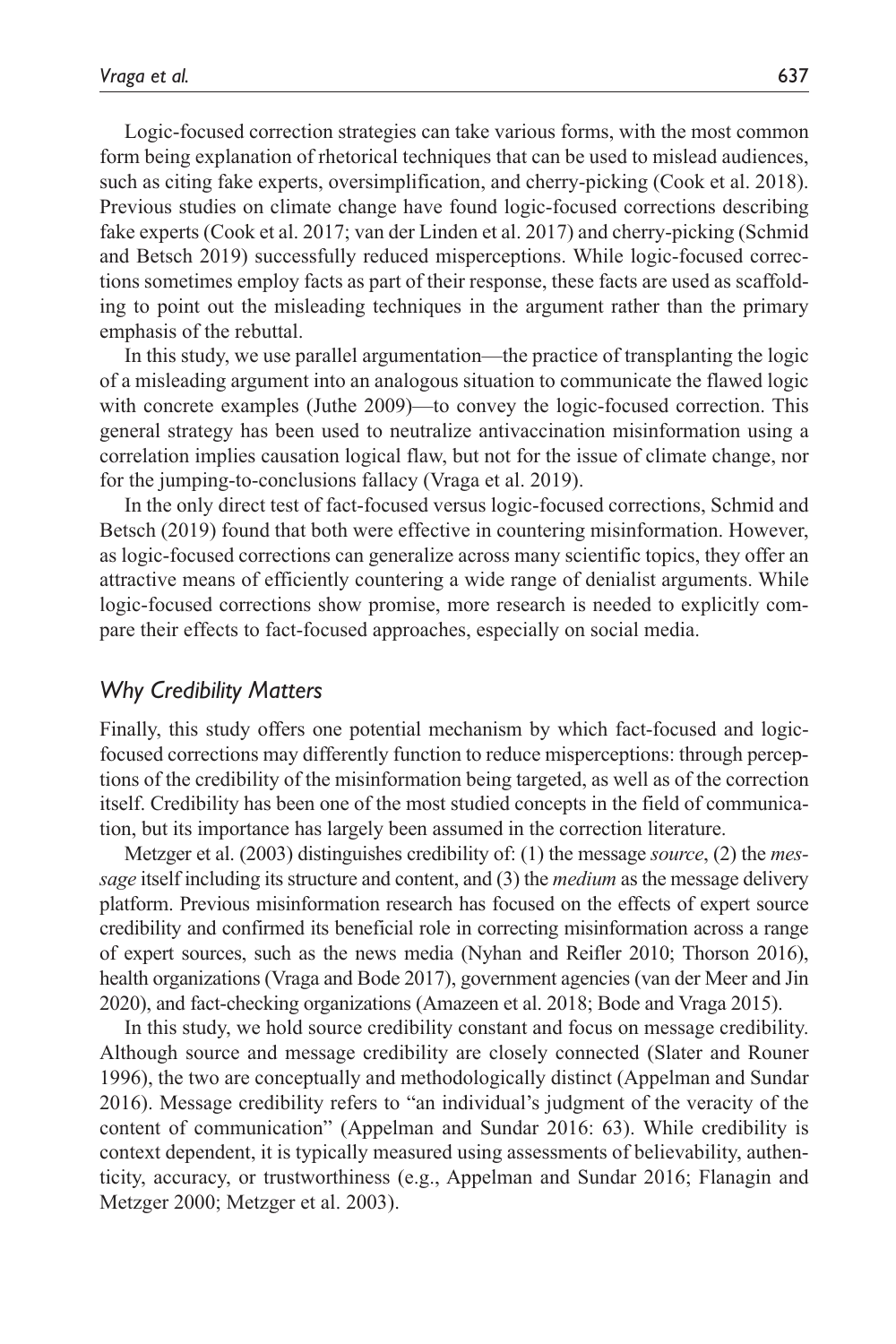Several social media studies have examined perceived source and medium credibility, without investigating the perceived credibility of the social media content itself (e.g., Castillo et al. 2013). A recent study (Vraga et al. 2019) found that a logic-focused correction reduced message credibility ratings of misinformation and improved issue attitudes, but did not test whether these credibility perceptions mediate the effects of the correction on attitudes.

Little research has considered the mediating role of message credibility to reduce misperceptions. One study found correction message credibility mediated misperceptions regarding the Zika virus, but the specific pathways differed on Facebook versus Twitter (Vraga and Bode 2018). A second study (Kim et al., n.d.) found that attention to corrective images on Twitter can reduce the credibility of a misinformation tweet, leading to reduced human papillomavirus (HPV) misperceptions. This study builds on existing literature by testing the credibility of misinformation and correction messages as outcomes and mediators of misperceptions.

## **Expectations**

Together, the existing literature leads us to investigate four complementary processes. First, previous research on misinformation has primarily tested fact-focused correction strategies (Garrett et al. 2013; Nyhan and Reifler 2010, 2015; Thorson 2016), especially in the realm of social media (Bode and Vraga 2015; Margolin et al. 2018; Smith and Seitz 2019; Vraga and Bode 2017), although one study found that logicfocused corrections were more effective than fact-focused appeals in reducing misperceptions (Schmid and Betsch 2019). Given the relative lack of research in this domain, we ask the following question:

**Research Question 1 (RQ1):** Do fact-focused and logic-focused corrections of climate change misinformation differentially affect (a) climate change misperceptions, (b) credibility of the misinformation, or (c) credibility of the correction?

Similarly, there is competing research regarding the placement of the corrective message. In general, inoculation literature would suggest that prebunking messages that occur before people are exposed to misinformation should be more effective by preventing people from accepting the inaccurate information at all (Banas and Rains 2010; McGuire and Papageorgis 1961), and the only study testing these processes together confirmed that prebunking was more successful (Bolsen and Druckman 2015). In contrast, a meta-analysis of correction studies found that (immediate) debunking misinformation reduced misperceptions more than forewarnings (Walter and Murphy 2018). Therefore, we ask the following question:

**Research Question 2 (RQ2):** Do prebunking (before) and debunking (after) correction messages differentially affect (a) climate change misperceptions, (b) credibility of the misinformation, or (c) credibility of the correction?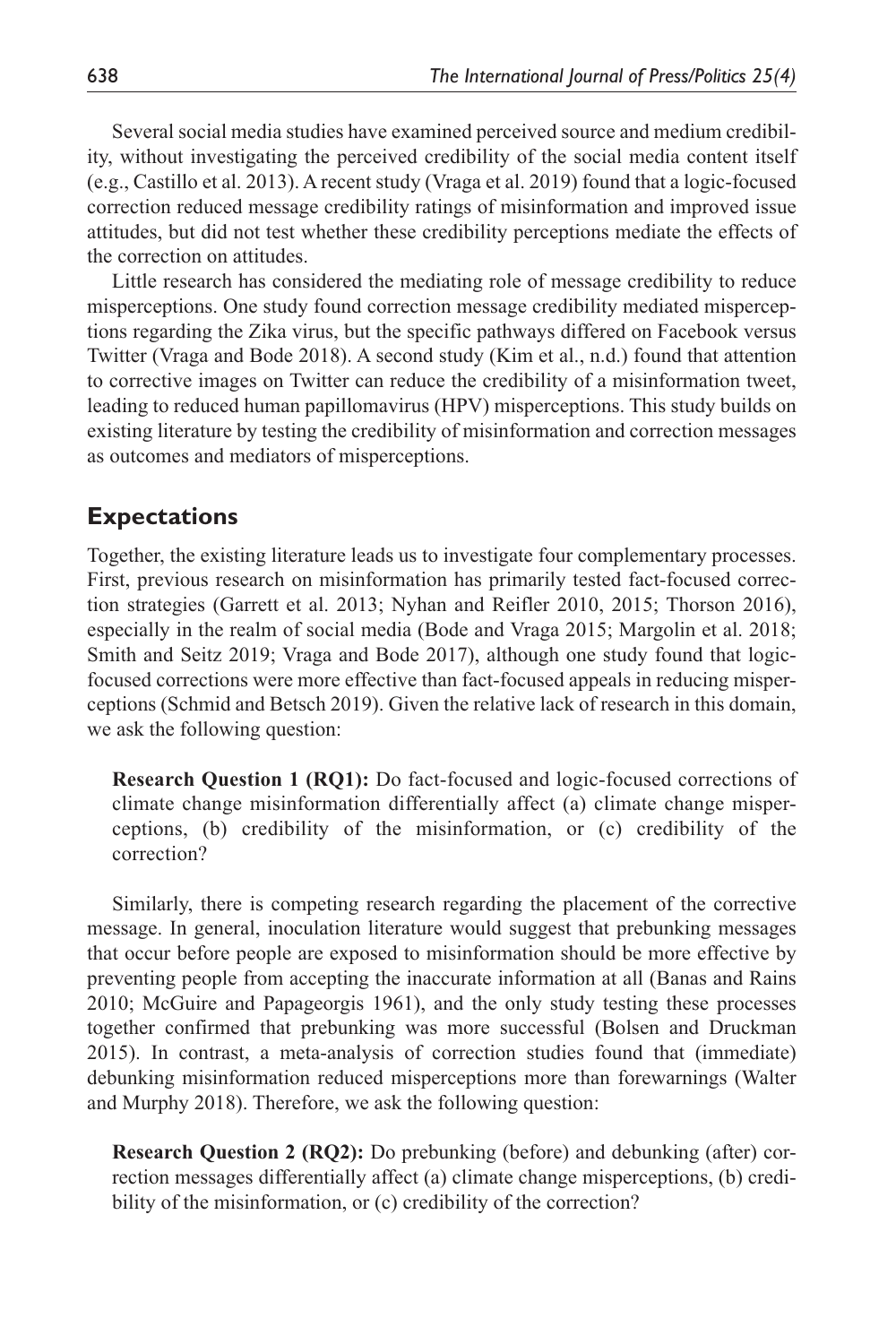Research has not explored the effects of placement and correction strategy (logicfocused vs. fact-focused) in tandem. Doing so is important because placement and correction type likely interact in meaningful ways. Logic-focused strategies designed to alert people to reasoning flaws in misinformation may be especially effective when seen before the misinformation, per inoculation literature (Compton 2019). Several emerging studies show that logic-focused appeals show promise as prebunking *or* debunking strategies (Cook et al. 2017; van der Linden et al. 2017; Vraga et al. 2019). However, the only comparison of fact-focused and logic-focused strategies used a rebuttal to the misinformation that occurred *after* exposure (Schmid and Betsch 2019). Moreover, we could find no research that investigates whether fact-focused prebunkings are effective, nor compared their efficacy to logic-focused prebunkings. Therefore, we ask the following question:

**Research Question 3 (RQ3):** Does the placement (prebunking vs. debunking) interact with the correction type (fact-focused vs. logic-focused) in differentially affecting (a) climate change misperceptions, (b) credibility of the misinformation, or (c) credibility of the correction?

Finally, this study examines two potential mechanisms by which these approaches could impact misperceptions: by shifting the credibility of the *misinformation* being targeted by the corrections or through differences in the credibility of the *corrections* themselves. Credibility investigations have been generally limited to source credibility (rather than message credibility) and have not generally studied credibility as a mediator in testing the success of correction strategies (but see Kim et al., n.d.; Vraga and Bode 2018). We address these limitations by holding source credibility constant and comparing credibility of misinformation and correction posts as mediating factors.

**Research Question 4 (RQ4):** Do the effects of correction type and placement impact misperceptions indirectly via perceptions of the credibility of the (a) misinformation or (b) correction message?

## **Methods**

To test our four research questions, we executed an online experiment. We recruited participants from a national panel maintained by Lucid, which is shown to approximate representative national samples for experimental research (Coppock and McClellan 2019) using quotas based on age, gender ethnicity, race, education, and region. In total, 1,005 participants completed our study, who averaged 44 years old (*M =* 43.93, *SD =* 16.24), were 52.2 percent female, had a median education of "some college, but no degree," and were 73.2 percent white.

We use a five-cell experimental design. All participants were told they would see a series of Instagram posts on the topic of climate change and asked to review them as if they had searched for "climate change" on Instagram. All participants viewed six control posts on the topic of climate change, as well as a post containing misinformation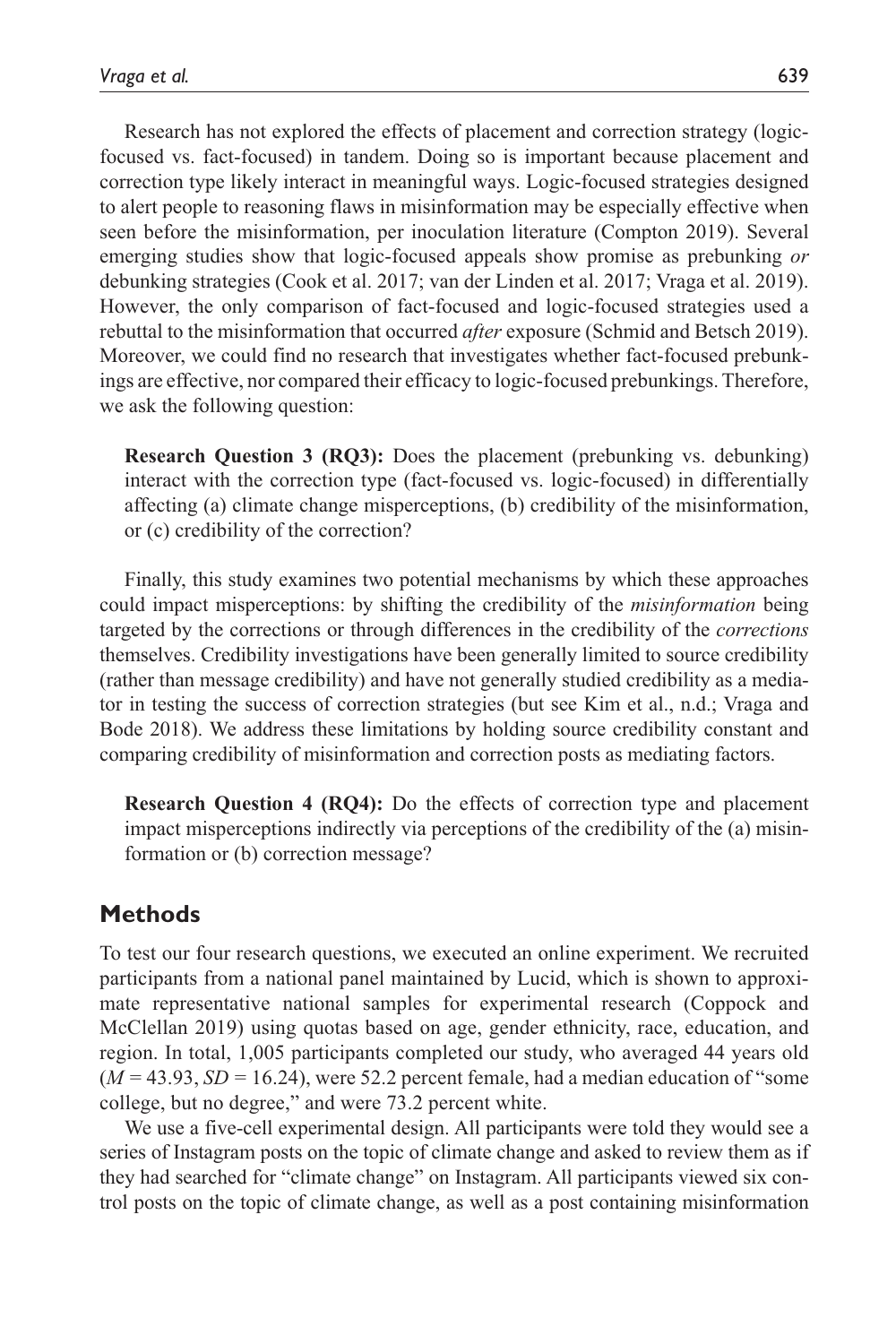claiming that CO<sub>2</sub> is plant food and good for plants (see supplemental appendix for images of all posts). Each post appeared individually, participants clicked to advance to the next post, and they were not permitted to return to previous screens. None of the control posts dealt with plants or  $CO<sub>2</sub>$ .

The four correction conditions used a 2 (logic-focused or fact-focused correction)  $\times$  2 (prebunking or debunking) experimental design to expose participants to a post that corrects the misinformation that  $CO<sub>2</sub>$  is good for plants. All corrections included the title "Debunking the myth that  $CO<sub>2</sub>$  is plant food" and highlighted that  $CO<sub>2</sub>$  causes climate change, resulting in heat waves and floods that harm plants. All corrections use humor appeals, drawn by an experienced cartoonist.

Our first manipulation investigates *correction type*, comparing fact-focused versus logic-focused corrections. The *fact-focused correction* describes the scientific fact that plants need a comfortable temperature and the right amount of water to flourish. The *logic-focused correction* describes the rhetorical flaw of oversimplification, making an analogy that humans need calcium so only need to eat ice cream. While the logicfocused correction does include the fact that carbon dioxide disrupts the environment and causes flooding hurting plants, it is used to illustrate the misleading technique, in line with previous logic-focused corrections (e.g., Schmid and Betsch 2019; van der Linden et al. 2017). The messages of the fact-focused and logic-focused corrections are both reinforced with a cartoon.

Our second manipulation involves the *placement of the correction* with regard to the misinformation. In the *prebunking* condition, the correction post appears immediately before the misinformation post, whereas in the *debunking* condition, the correction post appears immediately after the misinformation post. This design results in five experimental conditions to which participants were randomly distributed: (1) misinformation-only (in which no correction occurs, *n =* 184), (2) logic-focused prebunking (*n =* 217), (3) fact-focused prebunking (*n =* 212), (4) logic-focused debunking (*n =* 201), and (5) fact-focused debunking  $(n = 191)$ .

After viewing the Instagram feed, participants reported their misperceptions regarding the plant myth being promoted by the misinformation, and then rated the credibility of the misinformation post and the correction post that they saw. They were then debriefed, given factual information regarding  $CO<sub>2</sub>$ , climate change, and plant growth.

#### *Measures*

*Plant misperceptions.* Participants answered a single question that directly targeted the plant misinformation invoked by the misinformation and the correction, rating their agreement on a 7-point scale with the statement " $CO<sub>2</sub>$  is plant food so  $CO<sub>2</sub>$  emissions are good for plants" (*M =* 4.13, *SD =* 1.72).

*Misinformation credibility.* Participants were shown a copy of the misinformation post and asked to evaluate the post on 7-point scales using semantic differentials to measure its accuracy, trustworthiness, credibility, believability, and informativeness (e.g., Appelman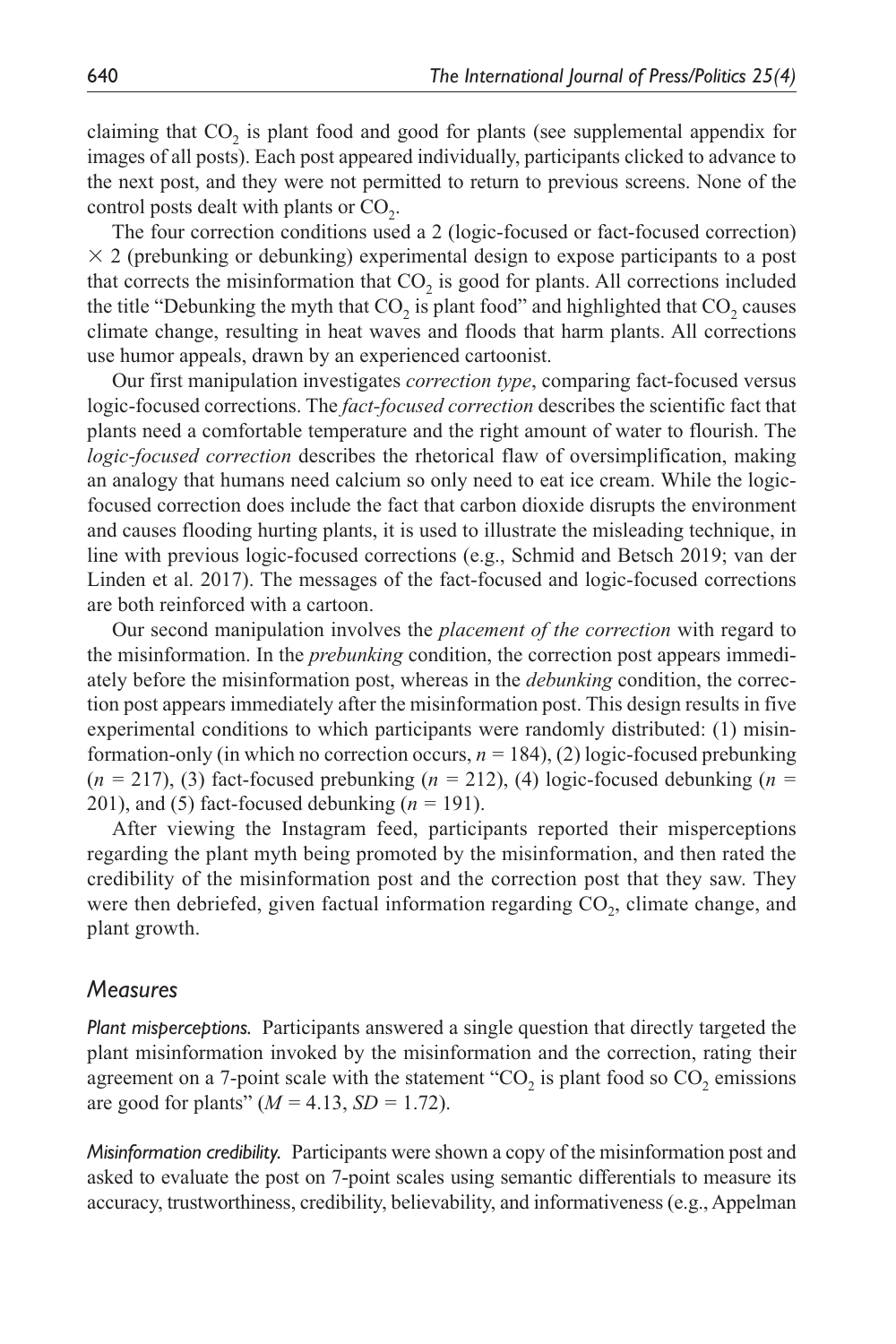and Sundar 2016; Flanagin and Metzger 2000; Metzger et al. 2003), averaged to form an index ( $\alpha = .88$ ,  $M = 4.00$ ,  $SD = 1.70$ ).

*Correction credibility.* Participants in the four correction conditions were subsequently shown a screenshot of the correction post and asked to evaluate that post on the same five metrics as the misinformation post  $(n = 821, \alpha = .84, M = 4.27, SD = 1.48)$ 

# **Results**

We test our research questions with a series of regression analyses. First, we compare each correction condition to the misinformation-only condition to determine which corrections impacted misperceptions and credibility. Second, we exclude the misinformation-only condition to compare the two experimental factors—correction type and placement—to answer our research questions about the relative efficacy of each approach.

#### *Plant Misperceptions*

We first examine whether the corrections reduced plant misperceptions. Our regression reveals plant misperceptions were significantly lower when people saw the logicfocused prebunking ( $b = -0.56$ ,  $SE = 0.17$ ,  $p < .01$ ), the logic-focused debunking ( $b =$ −0.71, *SE =* 0.17, *p* < .001), or the fact-focused debunking (*b =* −0.61, *SE =* 0.18, *p* < .01) as compared to only the misinformation post. However, plant misperceptions were not significantly different when comparing fact-focused prebunking to misinformationonly condition ( $b = -0.15$ ,  $SE = 0.17$ ,  $p = .39$ ; see Figure 1 for means by condition and the supplemental appendix for full regression model including model fit statistics).

To compare the effects of placement and approach, a second regression analysis excluding the misinformation-only condition was performed. This analysis confirms that logic-focused approaches reduced plant myths significantly more than fact-based approaches ( $b = -0.42$ , *SE* = 0.17,  $p = .01$ ; RQ1a). Second, corrections that appear *after* the myth (debunking) produced lower plant misperceptions than corrections *before* the misinformation (prebunking,  $b = -0.47$ ,  $SE = 0.17$ ,  $p = .01$ ; RQ2a). The interaction between message features —that is, between placement and fact/logic focus—was not significant ( $b = 0.32$ ,  $SE = 0.24$ ,  $p = .19$ ), per RQ3a.

#### *Misinformation Credibility*

We observed a similar pattern for assessments of the credibility of the misinformation post. The logic-focused prebunking  $(b = -0.47, SE = 0.17, p = .01)$  and the logicfocused debunking ( $b = -0.45$ ,  $SE = 0.17$ ,  $p = .01$ ) significantly reduced the credibility of the misinformation versus when correction was absent, with the fact-focused debunking producing a marginally significant negative relationship (*b =* −0.30, *SE =* 0.18,  $p = .09$ ). However, the fact-focused prebunking ( $b = -0.04$ ,  $SE = 0.17$ ,  $p = .82$ )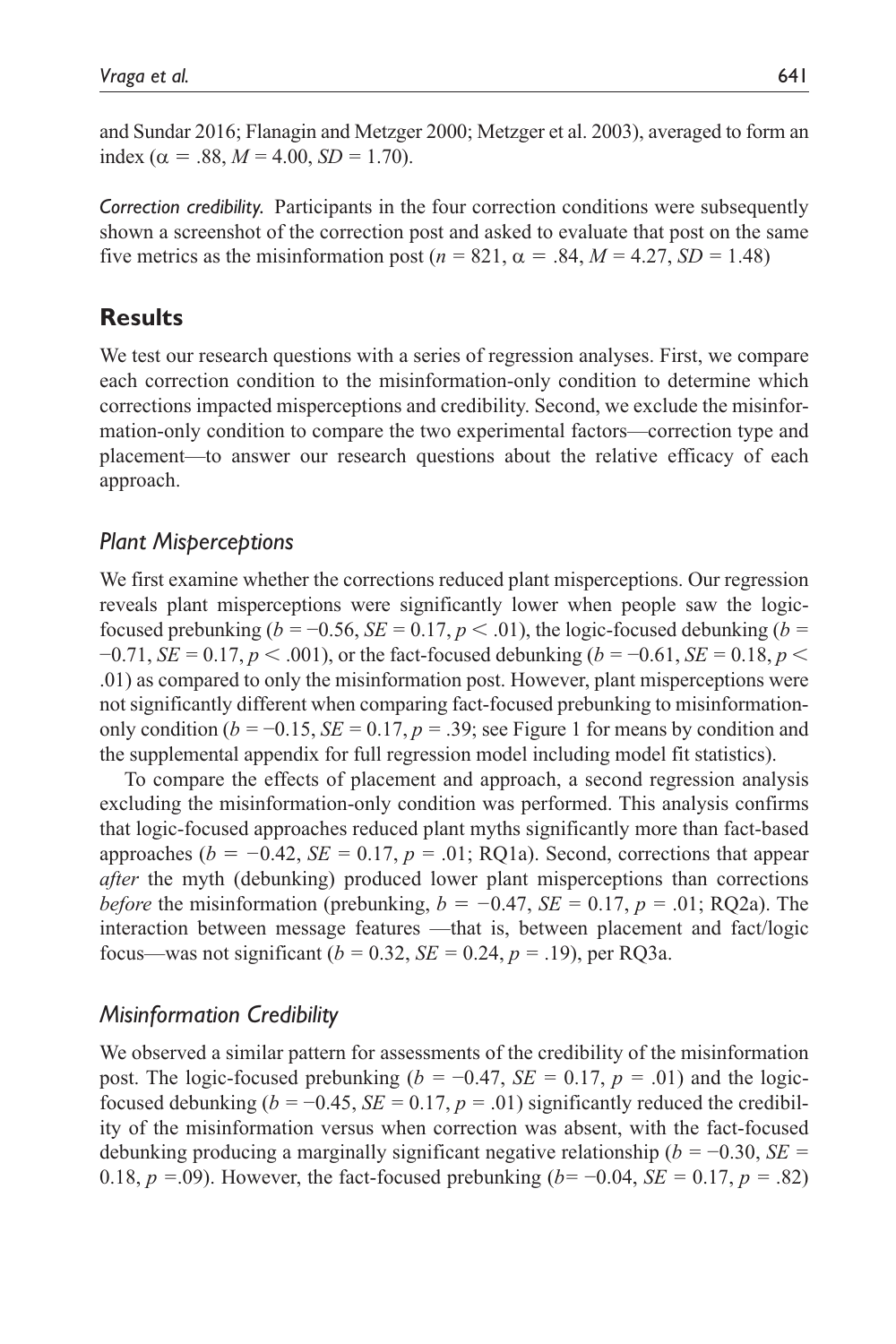

**Figure 1.** Effects of correction type and placement on plant misperceptions.

again produced nonsignificant differences in the credibility of the misinformation compared to the misinformation-only condition (see Figure 2).

Turning to the comparison of the correction conditions (without the misinformation-only condition), the logic-focused corrections again outperform the fact-focused corrections in reducing the credibility of the misinformation post ( $b = -0.43$ , *SE* = 0.16,  $p = 0.01$ , per RO1b. Placement by itself has no significant effects on the credibility of the misinformation ( $b = -0.26$ ,  $SE = 0.17$ ,  $p = .12$ ), per RQ2b, nor does it interact with correction type to produce effects  $(b = 0.28, SE = 0.23, p = .24)$ , per RO3b.

# *Correction Credibility*

For correction credibility, we only examine the effects of the two experimental factors, as participants could not rate the credibility of the correction response in the misinformation-only condition. The logic-focused corrections receive *lower* credibility ratings than the fact-focused corrections ( $b = -0.60$ ,  $SE = 0.14$ ,  $p < .001$ ), per RO1c, but this effect depends on placement  $(b = 0.51, SE = 0.21, p = .01)$ , per RO3d. This interaction demonstrates that the difference between the credibility of the fact-focused and logicfocused corrections largely occurs when they appear *before* the misinformation. Indeed, the logic-focused prebunking is seen as *less* credible than all the other types of correction and the fact-focused prebunking is seen as *more* credible than either the logic-focused prebunking or logic-focused debunking. Placement alone does not exert a significant effect on correction credibility ( $b = -0.23$ ,  $SE = 0.15$ ,  $p = 0.12$ ), per RO2c (see Figure 2).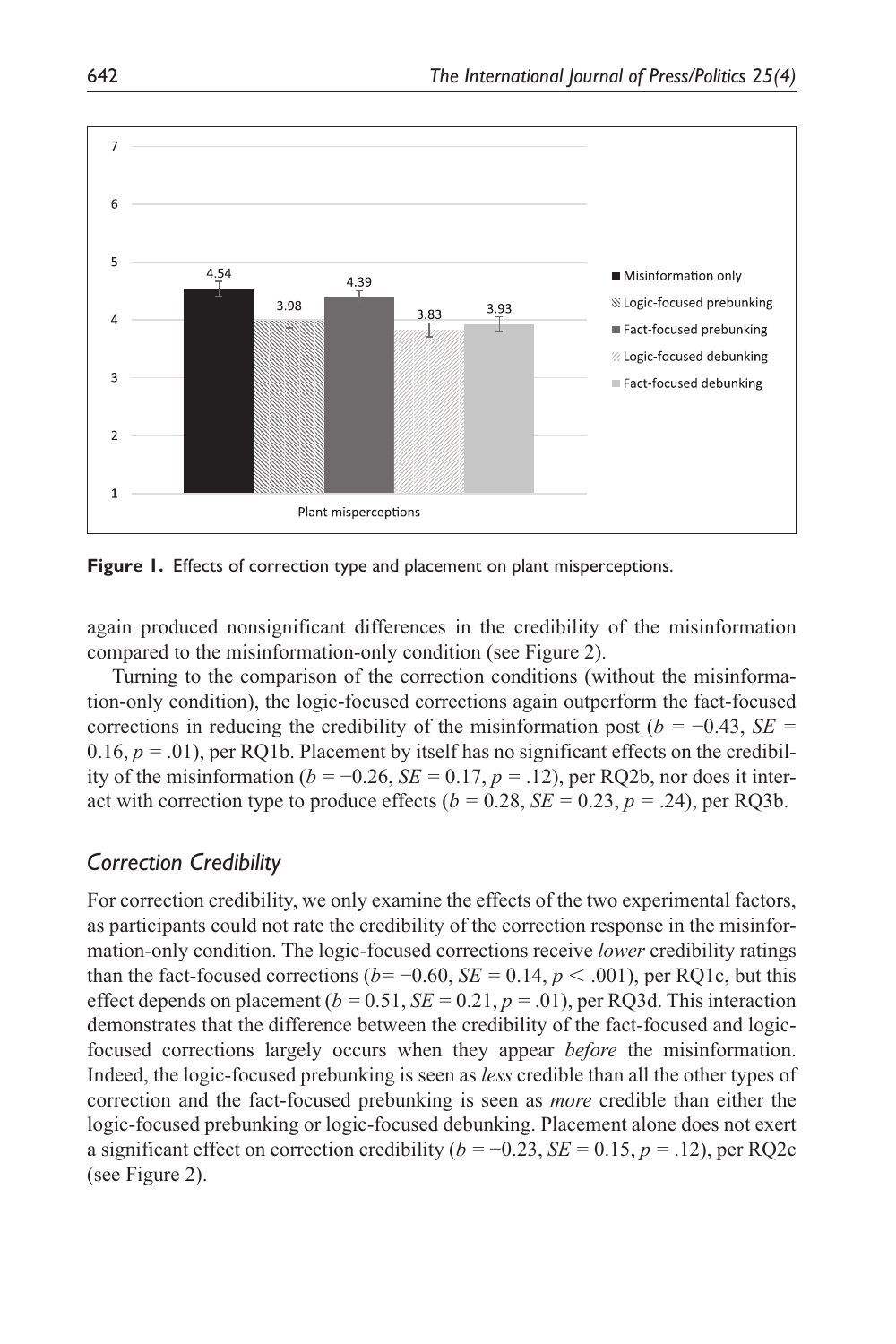

**Figure 2.** Effects of correction type and placement on misinformation and correction credibility.

# *Mediation via Misinformation Credibility*

Finally, we test whether the credibility of the misinformation (RQ4a) and credibility of the correction (RQ4b) serve as mediators between the corrections and participants' plant misperceptions. We again use two analyses to test this question. First, we compare the correction conditions to the misinformation conditions and examine whether the effects on plant misperceptions are channeled through evaluations of the credibility of the misinformation using Model 4 (simple mediation model) in PROCESS version 3.3 (Hayes 2017).

We note a positive relationship between the credibility of the misinformation and plant misperceptions ( $b = 0.54$ ,  $SE = 0.03$ ,  $p < .001$ ). We find that the indirect pathways between both of the logic-focused corrections (both prebunking and debunking) and plant misperceptions via misinformation credibility are significant, while these indirect pathways via either of the fact-focused corrections are not significant (see Table 1). In other words, the logic-focused corrections work to reduce plant misperceptions by reducing the credibility of the misinformation post, but fact-focused corrections do not. Moreover, the direct effects of the correction on plant misperceptions remain significant for three of the four correction messages (excluding the fact-focused prebunking). These analyses suggest that logic-focused corrections reduce misperceptions in part by reducing the credibility of the misinformation. However, both the logic-focused corrections and the fact-focused debunking exert a direct impact on plant misperceptions that is not explained by misinformation credibility.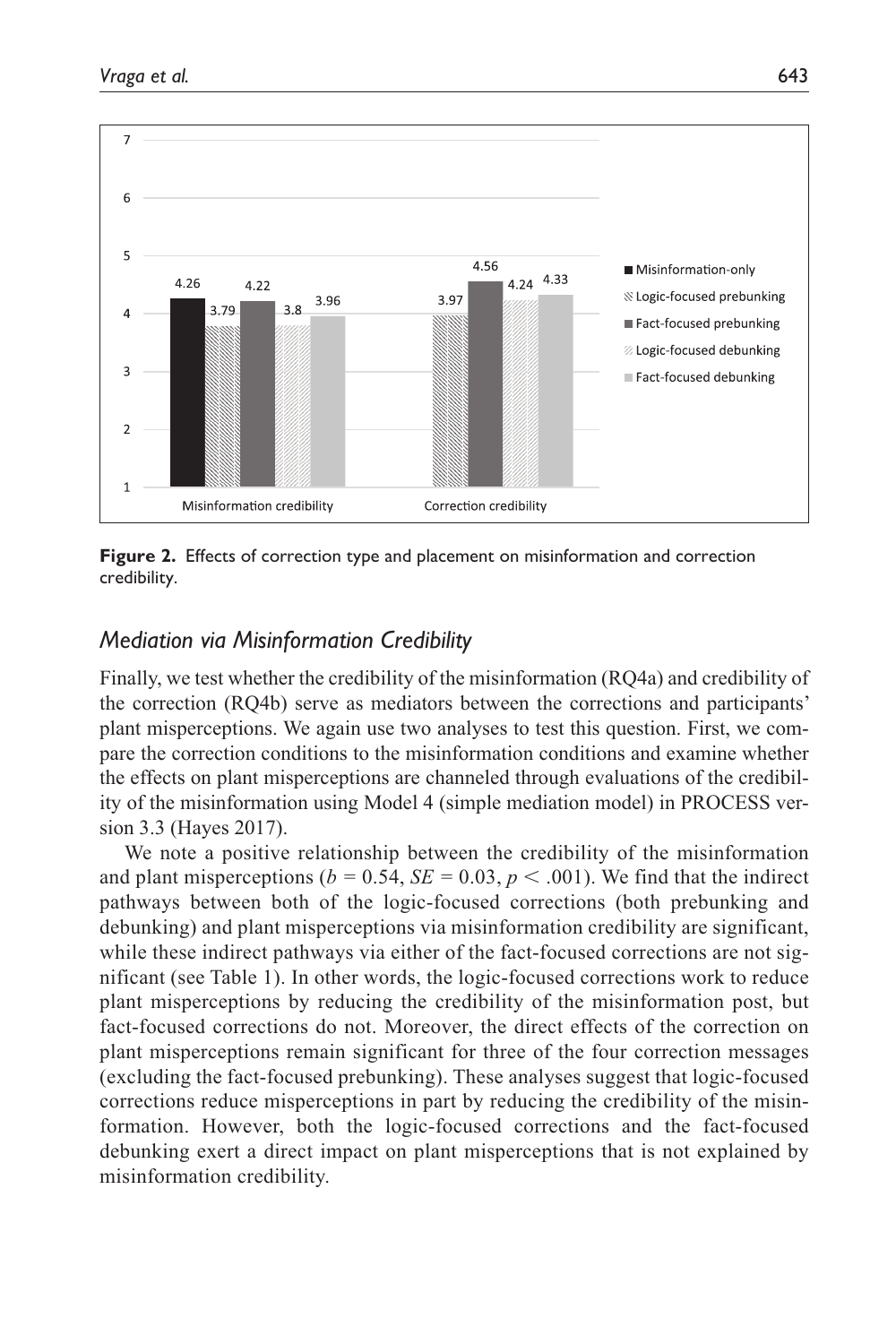|                                         | <b>Plant Misperceptions</b> |           |         |         |  |
|-----------------------------------------|-----------------------------|-----------|---------|---------|--|
|                                         | <sub>B</sub>                | <b>SE</b> | LLCI    | ULCI    |  |
| Indirect via misinformation credibility |                             |           |         |         |  |
| Logic-focused prebunking                | $-0.25$                     | 0.09      | $-0.44$ | $-0.07$ |  |
| Fact-focused prebunking                 | $-0.02$                     | 0.09      | $-0.20$ | 0.17    |  |
| Logic-focused debunking                 | $-0.24$                     | 0.09      | $-0.43$ | $-0.06$ |  |
| Fact-focused debunking                  | $-0.16$                     | 0.10      | $-0.35$ | 0.03    |  |
| Direct pathway                          |                             |           |         |         |  |
| Logic-focused prebunking                | $-0.31$                     | 0.14      | $-0.58$ | $-0.04$ |  |
| Fact-focused prebunking                 | $-0.13$                     | 0.15      | $-0.41$ | 0.16    |  |
| Logic-focused debunking                 | $-0.46$                     | 0.15      | $-0.75$ | $-0.18$ |  |
| Fact-focused debunking                  | $-0.45$                     | 0.15      | $-0.74$ | $-0.16$ |  |
| Total effects                           |                             |           |         |         |  |
| Logic-focused prebunking                | $-0.56$                     | 0.17      | $-0.89$ | $-0.23$ |  |
| Fact-focused prebunking                 | $-0.15$                     | 0.17      | $-0.47$ | 0.18    |  |
| Logic-focused debunking                 | $-0.71$                     | 0.17      | $-1.04$ | $-0.38$ |  |
| Fact-focused debunking                  | $-0.61$                     | 0.17      | $-0.95$ | $-0.27$ |  |

**Table 1.** Indirect Pathways of Corrections versus Misinformation-Only Conditions in Predicting Plant Misperceptions via Misinformation Credibility (*N* = 1,005).

*Note*. Unstandardized beta coefficients reported; significant effects bolded when 95 percent confidence interval does not include zero,  $p < .05$ . LLCI = lower level confidence interval; ULCI = upper level confidence interval.

#### *Mediation via Misinformation and Correction Credibility*

To consider the possible mediating role of the credibility of the correction in conjunction with the credibility of the misinformation, we exclude the misinformation-only condition (where participants did not see and could not rate the credibility of a correction) and test mediation using PROCESS version 3.3, Model 4. For these analyses, we use the fact-focused prebunking as the excluded category, as it did not produce significantly different plant misperceptions from the misinformation-only condition.

In this model, both the credibility of the misinformation ( $b = 0.56$ , *SE* = 0.03, *p* < .001) and the credibility of the correction ( $b = -0.16$ ,  $SE = 0.04$ ,  $p < .001$ ) are associated with plant misperceptions, in (expected) opposite directions (see Table 2). We again see that the logic-focused prebunking and the logic-focused debunking reduce plant misperceptions via lower credibility assessments of the misinformation post as compared to the fact-focused prebunking. However, there is a significant *positive* relationship via correction credibility for both logic-focused corrections, as they were rated as lower in credibility than the fact-focused prebunking. In other words, the logicfocused corrections *reduced* plant misperceptions by reducing perceptions of the credibility of the misinformation post, but in fact *increased* plant misperceptions via the lower credibility of these correction posts versus the fact-focused prebunking. Finally,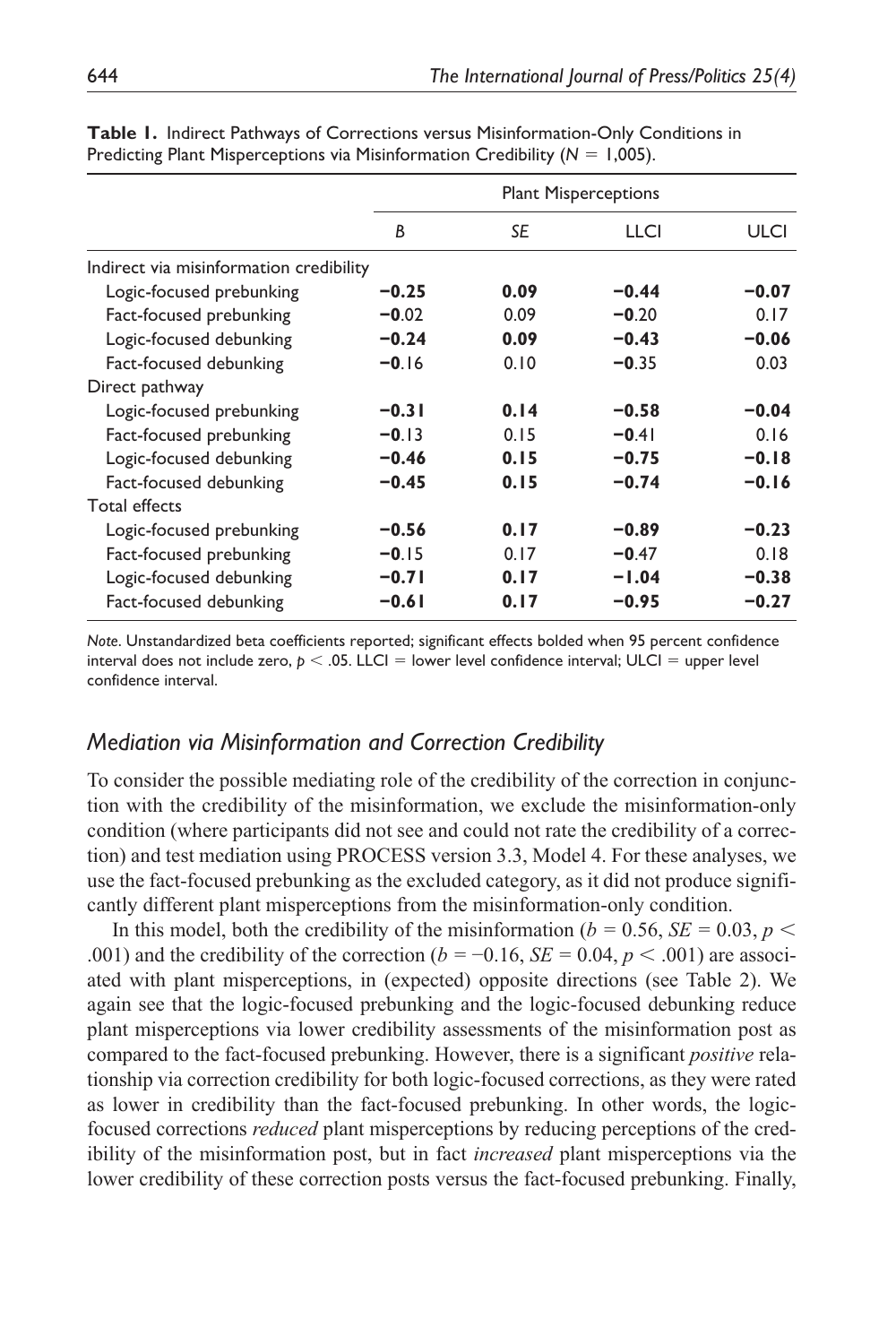|                                         |         | <b>Plant Misperceptions</b> |             |             |  |  |
|-----------------------------------------|---------|-----------------------------|-------------|-------------|--|--|
|                                         | B       | SE                          | <b>LLCI</b> | <b>ULCI</b> |  |  |
| Indirect via misinformation credibility |         |                             |             |             |  |  |
| Logic-focused prebunking                | $-0.24$ | 0.09                        | $-0.42$     | $-0.07$     |  |  |
| Logic-focused debunking                 | $-0.23$ | 0.09                        | $-0.41$     | $-0.05$     |  |  |
| Fact-focused debunking                  | $-0.15$ | 0.09                        | $-0.33$     | 0.04        |  |  |
| Indirect via correction credibility     |         |                             |             |             |  |  |
| Logic-focused prebunking                | 0.10    | 0.03                        | 0.04        | 0.17        |  |  |
| Logic-focused debunking                 | 0.05    | 0.03                        | 0.01        | 0.11        |  |  |
| Fact-focused debunking                  | 0.04    | 0.02                        | $-0.01$     | 0.09        |  |  |
| Direct effects                          |         |                             |             |             |  |  |
| Logic-focused prebunking                | $-0.27$ | 0.14                        | $-0.54$     | $-0.00$     |  |  |
| Logic-focused debunking                 | $-0.38$ | 0.15                        | $-0.67$     | $-0.10$     |  |  |
| Fact-focused debunking                  | $-0.36$ | 0.15                        | $-0.64$     | $-0.07$     |  |  |
| Total effects model                     |         |                             |             |             |  |  |
| Logic-focused prebunking                | $-0.41$ | 0.17                        | $-0.74$     | $-0.09$     |  |  |
| Logic-focused debunking                 | $-0.56$ | 0.17                        | $-0.89$     | $-0.23$     |  |  |
| Fact-focused debunking                  | $-0.46$ | 0.17                        | $-0.80$     | $-0.13$     |  |  |

**Table 2.** Indirect Pathways of Corrections versus Fact-Focused Prebunking Conditions in Predicting Plant Misperceptions via Misinformation and Correction Credibility (*n* = 821).

*Note.* Unstandardized beta coefficients reported; significant effects bolded when 95 percent confidence interval does not include zero,  $p < .05$ . LLCI = lower level confidence interval; ULCI = upper level confidence interval.

there remains a significant *direct* effect on plant misperceptions (outside of credibility perceptions), by which exposure to logic-focused prebunking, logic-focused debunking, and fact-focused debunking results in lower plant misperceptions compared to a fact-focused prebunking. Taking all three pathways—direct, indirect via misinformation post credibility, and indirect via correction post credibility—into account, logicfocused prebunking, logic-focused debunking, and fact-focused debunking all produce lower plant misperceptions compared to the fact-focused prebunking.

# **Discussion**

This study addresses several important gaps in the literature. First, we examine misinformation and correction of a controversial political topic (climate change) on a popular but understudied visual platform—Instagram—using a humorous approach that may be especially well suited to visual social media platforms. Second, we compare two features of correction: whether it takes a logic-focused or fact-focused approach and whether the correction occurs before (prebunking) or after (debunking) exposure to the misinformation. Third, we test whether message credibility of both the misinformation and the correction can mediate the effectiveness of these strategies in shaping issue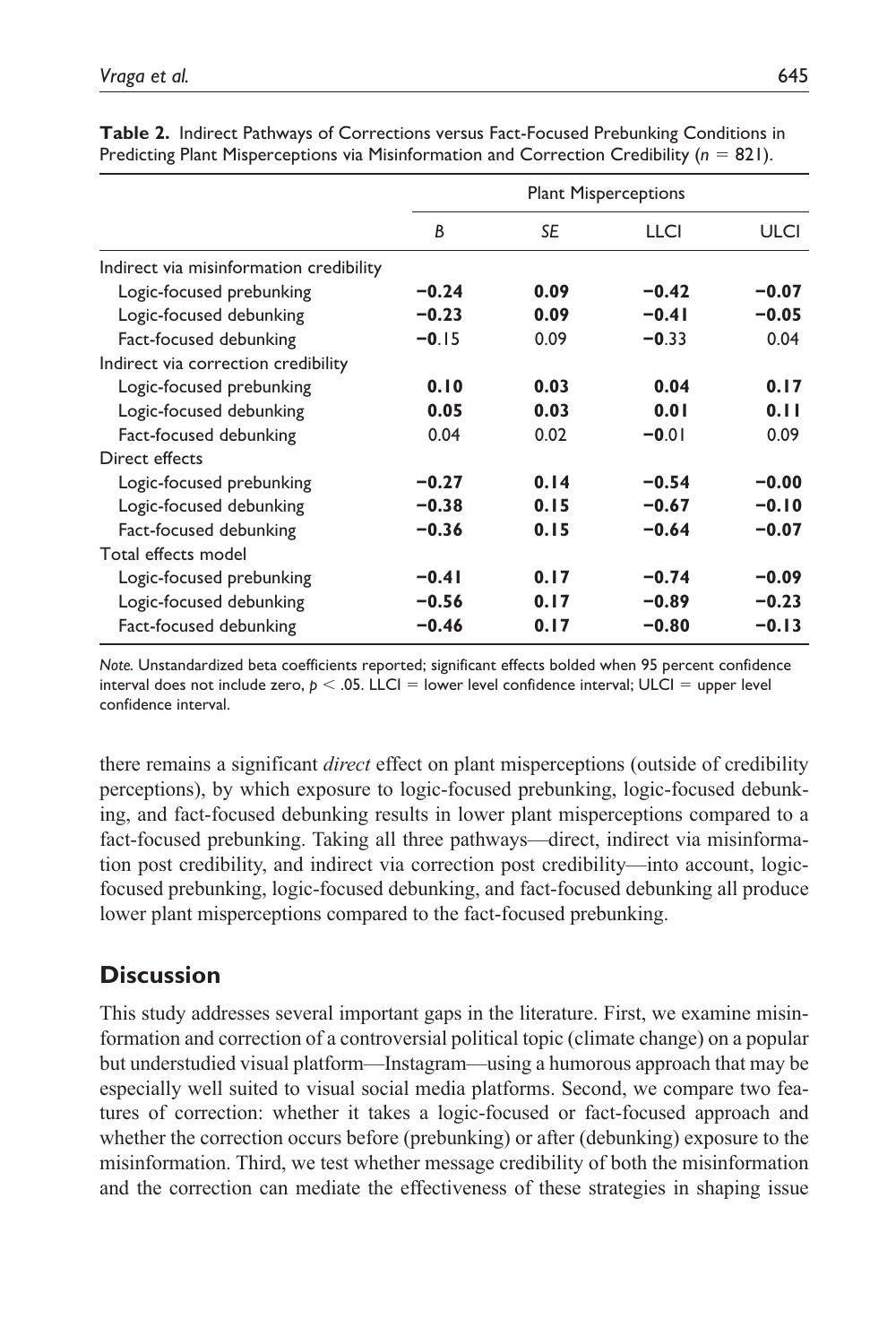attitudes. Our results suggest that observational correction is effective on visual platforms like Instagram, even when the correction is not directly threaded to the misinformation post, but both the correction type and its placement matter for these effects.

Overall, we find that logic-focused corrections, which highlight the rhetorical flaws of the misinformation claim, outperform fact-focused corrections, which debunk the claim itself by highlighting scientific facts on the issue, because the logic-focused corrections are impervious to placement. While the logic-focused and fact-focused corrections are equally effective when seen *after* the misinformation post, only the logic-focused corrections reduce misperceptions when they appear *before* the misinformation, offering more flexibility in their application. This is particularly important because we cannot know whether a user has been exposed to misinformation when sharing corrective information on social media. Knowing that a strategy will work whether it is preemptive or reactive is therefore very useful.

Our mediation analyses provide insight into the process by which logic-focused corrections function differently than fact-focused corrections. Logic-focused corrections produce an indirect effect on plant misperceptions through reduced credibility ratings for the misinformation post—an indirect pathway that is *not* significant for those viewing a fact-focused condition (although it is directionally consistent). However, this indirect pathway for logic-focused corrections via the credibility of the misinformative post is only part of the story—a significant direct pathway remains, reducing misperceptions. More research is needed into what mechanisms explain this direct pathway in reducing misperceptions for both the logic-focused and fact-focused approaches, but this study suggests that perceptions of message credibility explain some of the effectiveness of logic-focused corrections.

Rhetorical strategies offer two benefits for correcting misinformation. First, they function as a proactive strategy; one does not need to wait until they see misinformation being spread to correct it. Second, scholars have suggested that rhetorical approaches generalize across issues (Cook et al. 2017; Schmid and Betsch 2019). Once an individual is familiar with common misinformation techniques—for example, oversimplification or use of fake experts (Cook et al. 2018; van der Linden et al. 2017)—they can apply this knowledge to other misinformation that uses the same technique. While we did not test whether the logic-focused correction is transferrable in this study, the fact that it functions by reducing the credibility of misinformation message supports this argument.

But while the logic-focused corrections may appear superior to the fact-focused corrections given their flexibility as a prebunking or debunking strategy, fact-focused corrections have merit. The fact-focused corrections reduced plant misperceptions when they occurred *after* the misinformation post, consistent with existing research into observational correction on social media that previously relied on fact-focused debunking (Bode and Vraga 2015; Smith and Seitz 2019; Vraga and Bode 2018). In addition, the fact-focused correction offers a second benefit: It was rated higher in credibility than the logic-focused correction, especially when seen before the misinformation. One explanation may be that the fact-focused prebunking was judged before participants viewed the misinformation, and sharing of facts is widely valued.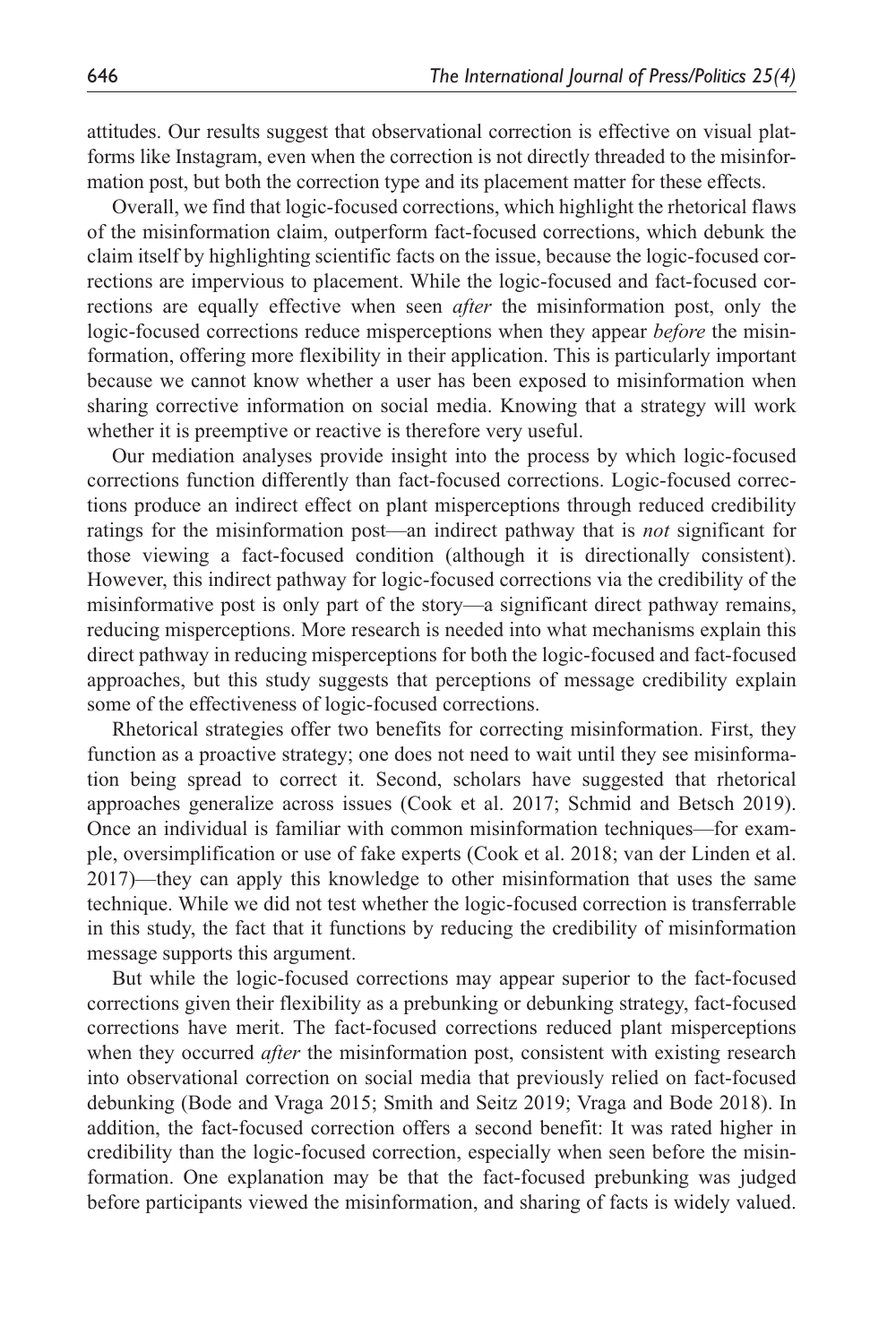In contrast, the logic-focused prebunking may have seemed out of place when appearing before misinformation. For individuals or organizations sensitive to concerns about their credibility in responding to misinformation, a fact-focused approach may hold greater appeal. Moreover, fact-focused corrections may be more suitable for content experts (Schmid and Betsch 2019), broadening the number and types of people who can effectively respond to misinformation.

In addition, while this study examined fact-focused and logic-focused corrections as separate factors, future research could explore whether the *combination* of factfocused and logic-focused corrections before and after misinformation best reduces misperceptions. However, Schmid and Betsch (2019) found no evidence of complex combinations being more effective than single strategies.

This study builds on previous work into observational correction in three ways. First, it extends the platforms on which observational correction operates to Instagram: one of the most popular social media platforms in the United States (Perrin and Anderson 2019) and a platform that prioritizes visual content. Efforts to encourage observational correction on Instagram seem warranted. Second, it demonstrates that corrections need not directly reply to misinformation, so long as they appear immediately afterward (or before, when using a logic-focused approach). It is impossible to know exactly when or where people have seen misinformation; the effectiveness of a corrective post likely depends on its relative proximity. Future research should test how close the two posts must be for corrections to work. Third, despite previous research suggesting that fact-focused observational correction from users requires at least two sources with links to expert evidence (Vraga and Bode 2017, 2018), this study suggests this requirement is not absolute. It may be the relative obscurity of the plant misinformation being studied—as compared to the prominence of the Zika virus in previous studies—contributes to its effectiveness. Alternatively, it may be the expertise signal of the user offering the correction (described as Prof. Mason Green although no other credibility cues are provided) facilitates correction, as expert organizations only need a single correction to reduce misperceptions on social media (Vraga and Bode 2017). Simply having "Prof" in the title may confer expertise, although future research should investigate the boundaries of expertise, given work on the importance of source cues (Bolsen et al. 2019b). Of course, fact-focused correction offered in this study may have been strengthened if it included a link to an expert source—potentially negating the failure of the fact-focused prebunking to reduce misperceptions.

This study has several limitations. First, we tested a single exposure to an unknown source of both the misinformation and the correction on an artificial feed. We do not know how long the effects of the correction will be maintained or how these effects would differ depending on the source of the misinformation and the correction or people's native use patterns. While our study suggests that these results hold up well on platforms (like Instagram) where people often encounter posts from people they may not personally know (Phua et al. 2017), more research is needed into source cues. Second, we tested corrections that used humorous cartoons as part of their correction strategy (and participants found all corrections equally humorous—about a 4.5 on a scale of 1 to 7). While this choice was deliberate to match the norms of the platform,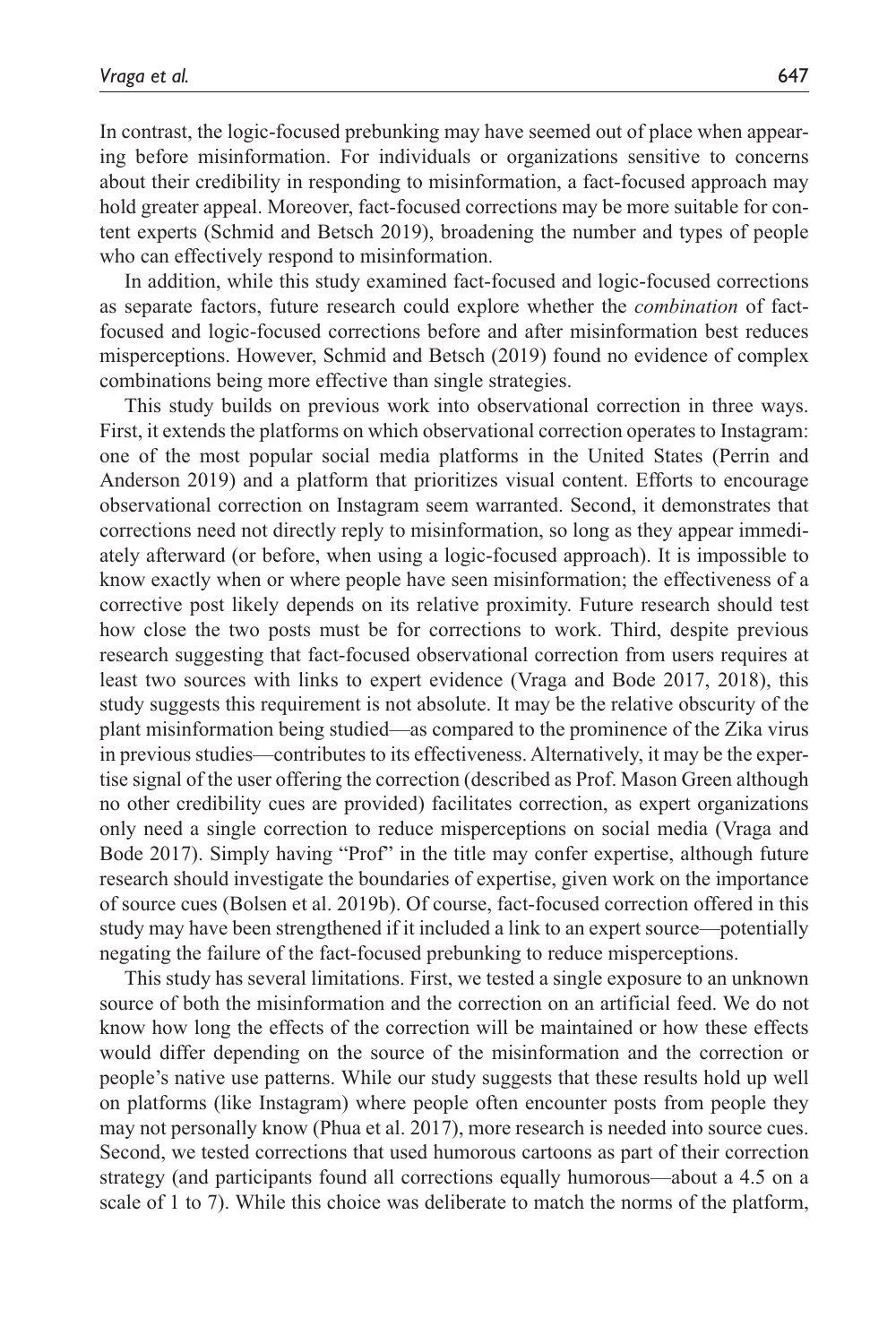we did not compare these effects to a nonhumorous approach. Previous research has found nonhumorous corrections were equally or more effective in reducing misperceptions than humorous ones (Vraga et al. 2019; Young et al. 2018), although testing humor in corrections has been rare and represents an important area for future research. Third, our logic-focused correction did contain some factual information, which may have strengthened its effects. While these facts are included to highlight the rhetorical flaws as done in past research using logic-focused corrections (e.g., Schmid and Betsch 2019), future research should isolate logic-focused corrections, absent any factual information. Finally, while the overall issue of climate change is quite political, the specific myth about  $CO_2$  we tested is not politicized,<sup>3</sup> which may have made it more likely to find effects (Bolsen and Druckman 2018).

Ultimately, this study offers insight for those interested in how to best correct misinformation on Instagram or other visual social media platforms. Our recommendations are to use logic-focused humor corrections, which are flexible enough to reduce misperceptions whether they come before or after exposure to misinformation. Factfocused corrections also have merit, especially when responding to misinformation already circulating on the platform. Users should be encouraged to respond and share corrective messages on visual platforms to ensure that high-quality information dominates the online landscape.

#### **Declaration of Conflicting Interests**

The author(s) declared no potential conflicts of interest with respect to the research, authorship, and/or publication of this article.

#### **Funding**

The author(s) disclosed receipt of the following financial support for the research, authorship, and/or publication of this article: Funding for this study was provided by the Department of Communication at George Mason University.

#### **ORCID iD**

Emily K. Vraga  $\Box$  <https://orcid.org/0000-0002-3016-3869>

#### **Supplemental Material**

Supplemental material for this article is available online.

#### **Notes**

- 1. Other terminology includes describing prebunking as therapeutic inoculation or preemptive refutation and debunking as prophylactic inoculation or reactive refutation (Bolsen and Druckman 2015; Compton 2019).
- 2. Most often this tends to be a rhetorical appeal, though see the next section of the literature review for more research on fact-focused versus rhetoric-focused appeals.
- 3. Supplemental analysis shows no differences in how Republicans and Democrats reacted to the stimuli.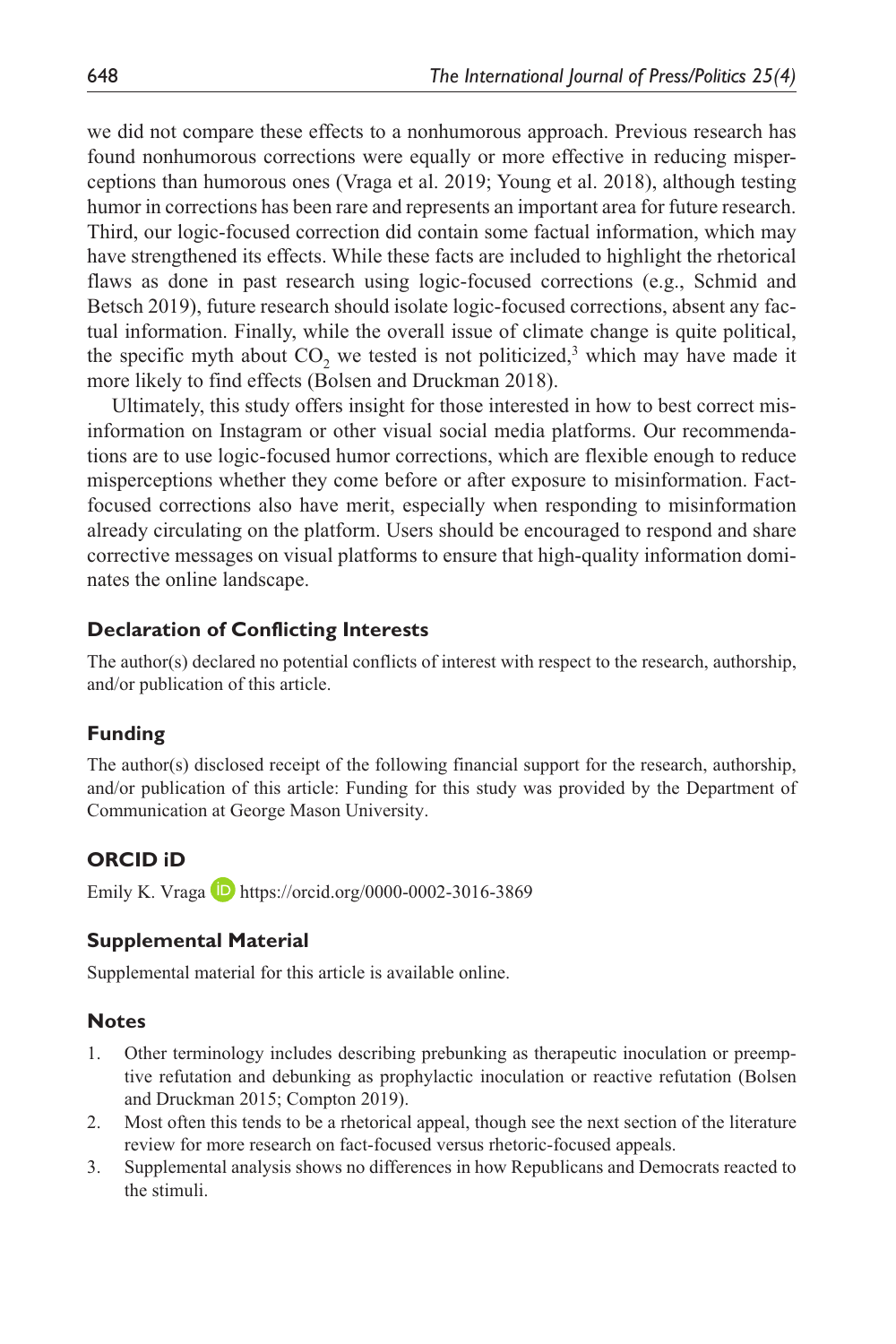#### **References**

- Amazeen, Michelle A., Emily Thorson, Ashley Muddiman, and Lucas Graves. 2018. "Correcting Political and Consumer Misperceptions: The Effectiveness and Effects of Rating Scale versus Contextual Correction Formats." *Journalism & Mass Communication Quarterly* 95:28–48.
- Appelman, Alyssa, and S. Shyam Sundar. 2016. "Measuring Message Credibility: Construction and Validation of an Exclusive Scale." *Journalism & Mass Communication Quarterly* 93:59–79.
- Banas, John A., and Stephen A. Rains. 2010. "A Meta-Analysis of Research on Inoculation Theory." *Communication Monographs* 77:281–311.
- Baum, Matthew A. 2003. "Soft News and Political Knowledge: Evidence of Absence or Absence of Evidence?" *Political Communication* 20:173–90.
- Becker, Amy B., and Leticia Bode. 2018. "Satire as a Source for Learning? The Differential Impact of News versus Satire Exposure on Net Neutrality Knowledge Gain." *Information, Communication & Society* 21:612–25.
- Bode, Leticia, and Emily K. Vraga. 2015. "In Related News, That Was Wrong: The Correction of Misinformation through Related Stories Functionality in Social Media." *Journal of Communication* 65:619–38.
- Bolsen, Toby, and James N. Druckman. 2015. "Counteracting the Politicization of Science." *Journal of Communication* 65:745–69.
- Bolsen, Toby, and James N. Druckman. 2018. "Do Partisanship and Politicization Undermine the Impact of a Scientific Consensus Message about Climate Change?" *Group Processes & Intergroup Relations* 21:389–402.
- Bolsen, Toby, Risa Palm, and Justin T. Kingsland. 2019a. "Counteracting Climate Science Politicization With Effective Frames and Imagery." *Science Communication* 41:147–71.
- Bolsen, Toby, Risa Palm, and Justin T. Kingsland. 2019b. "The Impact of Message Source on the Effectiveness of Communications about Climate Change." *Science Communication* 41:464–87."
- Boussalis, Constantine, and Travis G. Coan. 2016. "Text-Mining the Signals of Climate Change Doubt." *Global Environmental Change* 36:89–100.
- Castillo, Carlos, Marcelo Mendoza, and Barbara Poblete. 2013. "Predicting Information Credibility in Time Sensitive Social Media." *Internet Research* 23:560–88.
- Clayton, Katherine, Spencer Blair, Jonathan A. Busam, Samuel Forstner, John Glance, Guy Green, Anna Kawata, Akhila Kovvuri, Jonathan Martin, Evan Morgan, Morgan Sandhu, Rachel Sang, Rachel Scholz-Bright, Austin T. Welch, Andrew G. Wolff, Amanda Zhou, and Brendan Nyhan. 2019. "Real Solutions for Fake News? Measuring the Effectiveness of General Warnings and Fact-Check Tags in Reducing Belief in False Stories on Social Media." *Political Behavior* 1–23.
- Compton, Josh. 2005. "Comparison, Contrast, and Synthesis of Aristotelian Rationality and Inoculation." *Speech Theatre Assoc* 35:1–23.
- Compton, Josh. 2019. "Prophylactic versus Therapeutic Inoculation Treatments for Resistance to Influence." *Communication Theory*. Published electronically April 20. doi:10.1093/ct/ qtz004
- Constine, Josh. 2018. "Instagram 1 Billion Monthly Active Users." TechCrunch. [https://tech](https://techcrunch.com/2018/06/20/instagram-1-billion-users/)[crunch.com/2018/06/20/instagram-1-billion-users/.](https://techcrunch.com/2018/06/20/instagram-1-billion-users/)
- Cook, John, Peter Ellerton, and David Kinkead. 2018. "Deconstructing Climate Misinformation to Identify Reasoning Errors." *Environmental Research Letters* 13 (2): 024018.
- Cook, John, Stephan Lewandowsky, and Ullrich K. Ecker. 2017. "Neutralizing Misinformation through Inoculation: Exposing Misleading Argumentation Techniques Reduces Their Influence." *PLoS ONE*." 12 (5): 0175799.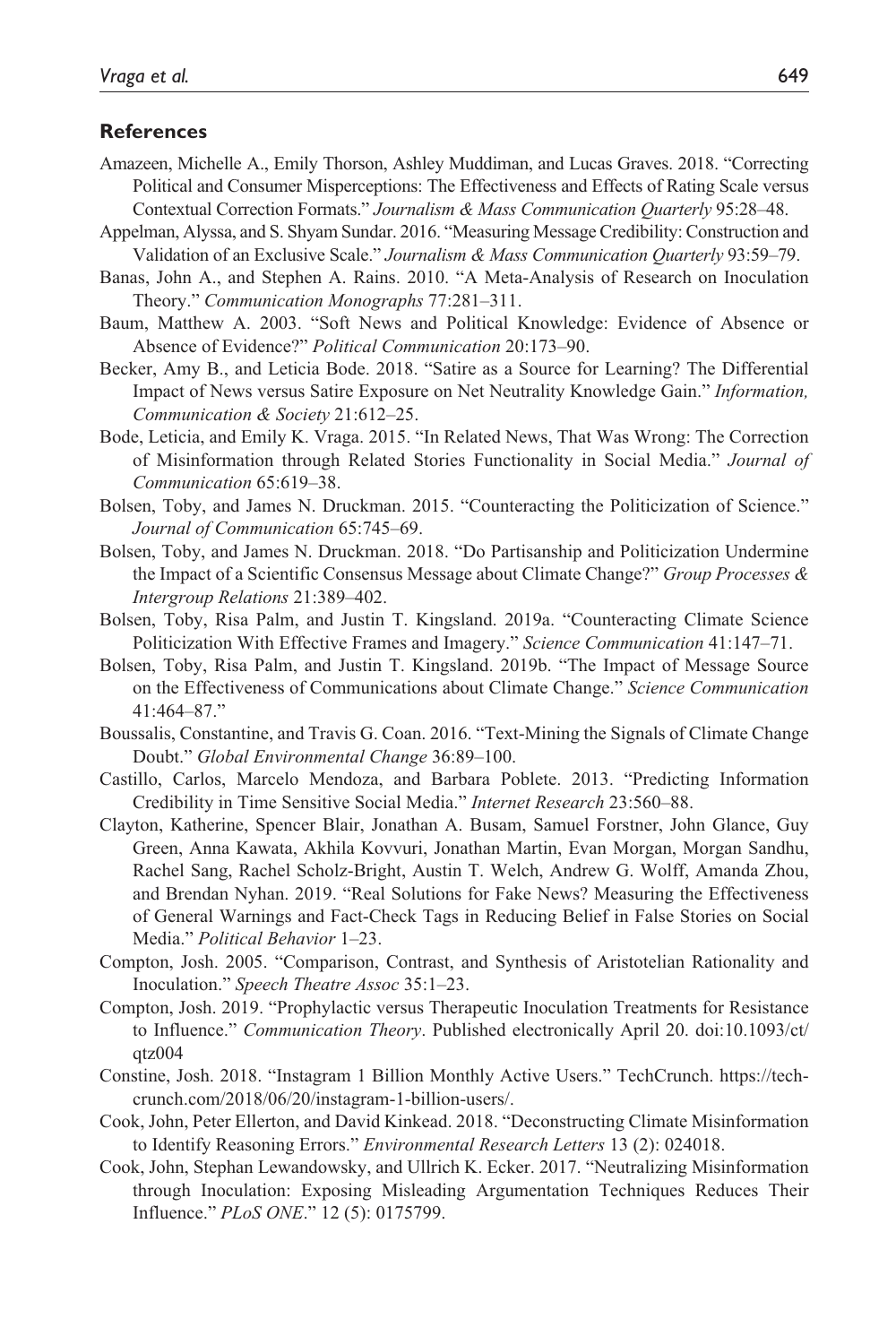- Cook, John, Naomi Oreskes, Peter T. Doran, William R. L. Anderegg, Bart Verheggen, Edward W. Maibach, J. Stuart Carlton, Stephan Lewandowsky, Andrew G. Skuce, Sarah Green, Dana Nuccitelli, Peter Jacobs, Mark Richardson, Baerbel Winkler, Rob Painting, and Ken Rice. 2016. "Consensus on Consensus: A Synthesis of Consensus Estimates on Human-Caused Global Warming." *Environmental Research Letters* 11 (4): 048002.
- Coppock, Alexander, and Oliver A. McClellan. 2019. "Validating the Demographic, Political, Psychological, and Experimental Results Obtained from a New Source of Online Survey Respondents." *Research & Politics* 6 (1). doi:10.1177/2053168018822174.
- Flanagin, Andrew J., and Miriam J. Metzger. 2000. "Perceptions of Internet Information Credibility." *Journalism & Mass Communication Quarterly* 77:515–40.
- Garrett, R. Kelly, Erik C. Nisbet, and Emily K. Lynch. 2013. "Undermining the Corrective Effects of Media-Based Political Fact Checking? The Role of Contextual Cues and Naïve Theory." *Journal of Communication* 63:617–37.
- Garrett, R. Kelly, and Shannon Poulsen. 2019. "Flagging Facebook Falsehoods: Self-Identified Humor Warnings Outperform Fact Checker and Peer Warnings." *Journal of Computer-Mediated Communication* 24 (5): 240–58.
- Guillory, Jimmeka J., and Lisa Geraci. 2013. "Correcting Erroneous Inferences in Memory: The Role of Source Credibility." *Journal of Applied Research in Memory and Cognition* 2 (4): 201–09.
- Guidry, Jeanine P. D., Kellie Carlyle, Marcus Messner, and Yan Jin. 2015. "On Pins and Needles: How Vaccines are Portrayed on Pinterest." *Vaccine* 33: 5051–56.
- Hayes, Andrew F. 2017. Introduction to mediation, moderation, and conditional process analysis: A regression-based approach. New York: Guilford Publications.
- Joo, Jungseock, and Zachary C. Steinert-Threlkeld. 2018. "Image as Data: Automated Visual Content Analysis for Political Science." [https://www.researchgate.net/publica](https://www.researchgate.net/publication/328063546_Image_as_Data_Automated_Visual_Content_Analysis_for_Political_Science)tion/328063546 Image as Data Automated Visual Content Analysis for Political [Science.](https://www.researchgate.net/publication/328063546_Image_as_Data_Automated_Visual_Content_Analysis_for_Political_Science) Accessed April 8, 2020.
- Juthe, Andre. 2009. "Refutation by Parallel Argument." *Argumentation* 23 (2): 133–69.
- Kim, Sojung Claire, Emily K. Vraga, and John Cook. n.d. "An Eye Tracking Approach to Understanding Misinformation and Correction Strategies on Social Media: The Mediating Role of Attention and Credibility to Reduce HPV Vaccine Misperceptions." Unpublished manuscript.
- Lewandowsky, Stephan, Ullrich K. H. Ecker, Colleen M. Seifert, Norbert Schwarz, and John Cook. 2012. "Misinformation and its Correction: Continued Influence and Successful Debiasing." *Psychological Science in the Public Interest* 13 (3): 106–31.
- Manjoo, Farhad. 2018. "Welcome to the Post-Text Future." *New York Times*, February 9. [https://](https://www.nytimes.com/interactive/2018/02/09/technology/the-rise-of-a-visual-internet.html) [www.nytimes.com/interactive/2018/02/09/technology/the-rise-of-a-visual-internet.html](https://www.nytimes.com/interactive/2018/02/09/technology/the-rise-of-a-visual-internet.html).
- Margolin, Drew B., Aniko Hannak, and Ingmar Weber. 2018. "Political Fact-Checking on Twitter: When Do Corrections Have an Effect?" *Political Communication* 35:196–219.
- McGuire, William J. 1961. "Resistance to Persuasion Conferred by Active and Passive Prior Refutation of the Same and Alternative Counterarguments." *The Journal of Abnormal and Social Psychology* 63:326–32.
- McGuire, William J., and Demetrios Papageorgis. 1961. "The Relative Efficacy of Various Types of Prior Belief-Defense in Producing Immunity against Persuasion." *The Journal of Abnormal and Social Psychology* 62:327–37.
- Metzger, Miriam J., Andrew J. Flanagin, Keren Eyal, Daisy R. Lemus, and Robert M. McCann. 2003. "Credibility for the 21st Century: Integrating Perspectives on Source, Message, and Media Credibility in the Contemporary Media Environment." *Communication Yearbook* 27 (1): 293–335.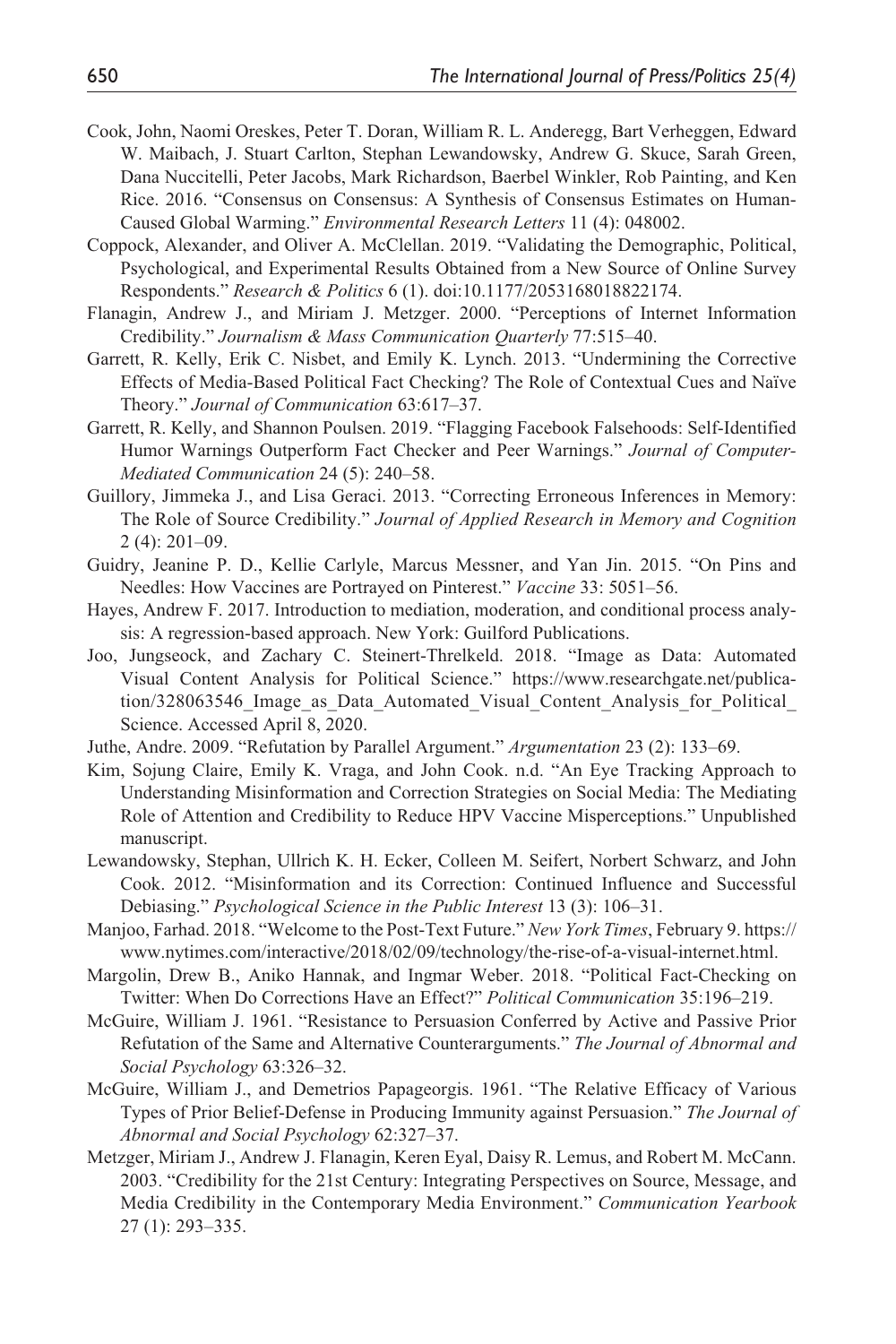- Moyer-Gusé, Emily, Melissa J. Robinson, and Jessica Mcknight. 2018. "The Role of Humor in Messaging about the MMR Vaccine." *Journal of Health Communication* 23 (6): 514–22.
- Nabi, Robin L., Emily Moyer-Gusé, and Sahara Byrne. 2007. "All Joking Aside: A Serious Investigation into the Persuasive Effect of Funny Social Issue Messages." *Communication Monographs* 74:29–54.
- Nyhan, Brendan, and Jason Reifler. 2010. "When Corrections Fail: The Persistence of Political Misperceptions." *Political Behavior* 32:303–30.
- Nyhan, Brendan, and Jason Reifler. 2015. "Does Correcting Myths about the Flu Vaccine Work? An Experimental Evaluation of the Effects of Corrective Information." *Vaccine* 33 (3): 459–64.
- Oreskes, Naomi. 2010. "My Facts are Better Than Your Facts: Spreading Good News about Global Warming." In *How Do Facts Travel?*, ed. Mary S. Morgan and Peter Howlett, 135–66. Cambridge University Press.
- Perrin, Andrew, and Monica Anderson. 2019. "Share of U.S. Adults Using Social Media, Including Facebook, Is Mostly Unchanged since 2018." Pew Research Center. [https://www.](https://www.pewresearch.org/fact-tank/2019/04/10/share-of-u-s-adults-using-social-media-including-facebook-is-mostly-unchanged-since-2018/) [pewresearch.org/fact-tank/2019/04/10/share-of-u-s-adults-using-social-media-including](https://www.pewresearch.org/fact-tank/2019/04/10/share-of-u-s-adults-using-social-media-including-facebook-is-mostly-unchanged-since-2018/)[facebook-is-mostly-unchanged-since-2018/](https://www.pewresearch.org/fact-tank/2019/04/10/share-of-u-s-adults-using-social-media-including-facebook-is-mostly-unchanged-since-2018/).
- Petty, Richard E., and John T. Cacioppo. 1986. "The Elaboration Likelihood Model of Persuasion." In *Advances in Experimental Social Psychology,* edited by L. Berkowitz, Vol.19, 123–205. New York: Academic Press.
- Phua, Joe, Seunga Venus Jin, and Jihoon Jay Kim. 2017. "Uses and Gratifications of Social Networking Sites for Bridging and Bonding Social Capital: A Comparison of Facebook, Twitter, Instagram, and Snapchat." *Computers in Human Behavior* 72:115–22.
- Rosen, Guy, Katie Harbath, Nathaniel Gleicher, and Rob Leathern. 2019. "Helping to Protect the 2020 US Elections." Facebook Newsroom. [https://about.fb.com/news/2019/10/update](https://about.fb.com/news/2019/10/update-on-election-integrity-efforts/)[on-election-integrity-efforts/.](https://about.fb.com/news/2019/10/update-on-election-integrity-efforts/)
- Schmid, Philipp, and Cornelia Betsch. 2019. "Effective Strategies for Rebutting Science Denialism in Public Discussions." *Nature Human Behaviour* 3:931–39.
- Slater, Michael D., and Donna Rouner. 1996. "How Message Evaluation and Source Attributes May Influence Credibility Assessment and Belief Change." *Journalism & Mass Communication Quarterly* 73:974–91.
- Smith, Ciarra N., and Holli H. Seitz. 2019. "Correcting Misinformation about Neuroscience via Social Media." *Science Communication* 41:790–819.
- Thorson, Emily. 2016. "Belief Echoes: The Persistent Effects of Corrected Misinformation." *Political Communication* 33:460–80
- Van der Linden, Sander, Anthony Leiserowitz, Seth Rosenthal, and Edward Maibach. 2017. "Inoculating the Public against Misinformation about Climate Change." *Global Challenges* 1 (2): 1600008.
- van der Meer, Toni G. L. A., and Yan Jin. 2020. "Seeking Formula for Misinformation Treatment in Public Health Crises: The Effects of Corrective Information Type and Source." *Health Communication* 35:560–75.
- Vásquez, Camilla, and Samantha Creel. 2017. "Conviviality through Creativity: Appealing to the Reblog in Tumblr Chat Posts." *Discourse, Context & Media* 20:59–69.
- Vosoughi, Soroush, Deb Roy, and Sinan Aral. 2018. "The Spread of True and False News Online." *Science* 359:1146–51.
- Vraga, Emily K., and Leticia Bode. 2017. "Using Expert Sources to Correct Health Misinformation in Social Media." *Science Communication* 39:621–45.
- Vraga, Emily K., and Leticia Bode. 2018. "I Do Not Believe You: How Providing a Source Corrects Health Misperceptions across Social Media Platforms." *Information, Communication & Society* 10:1337–53.